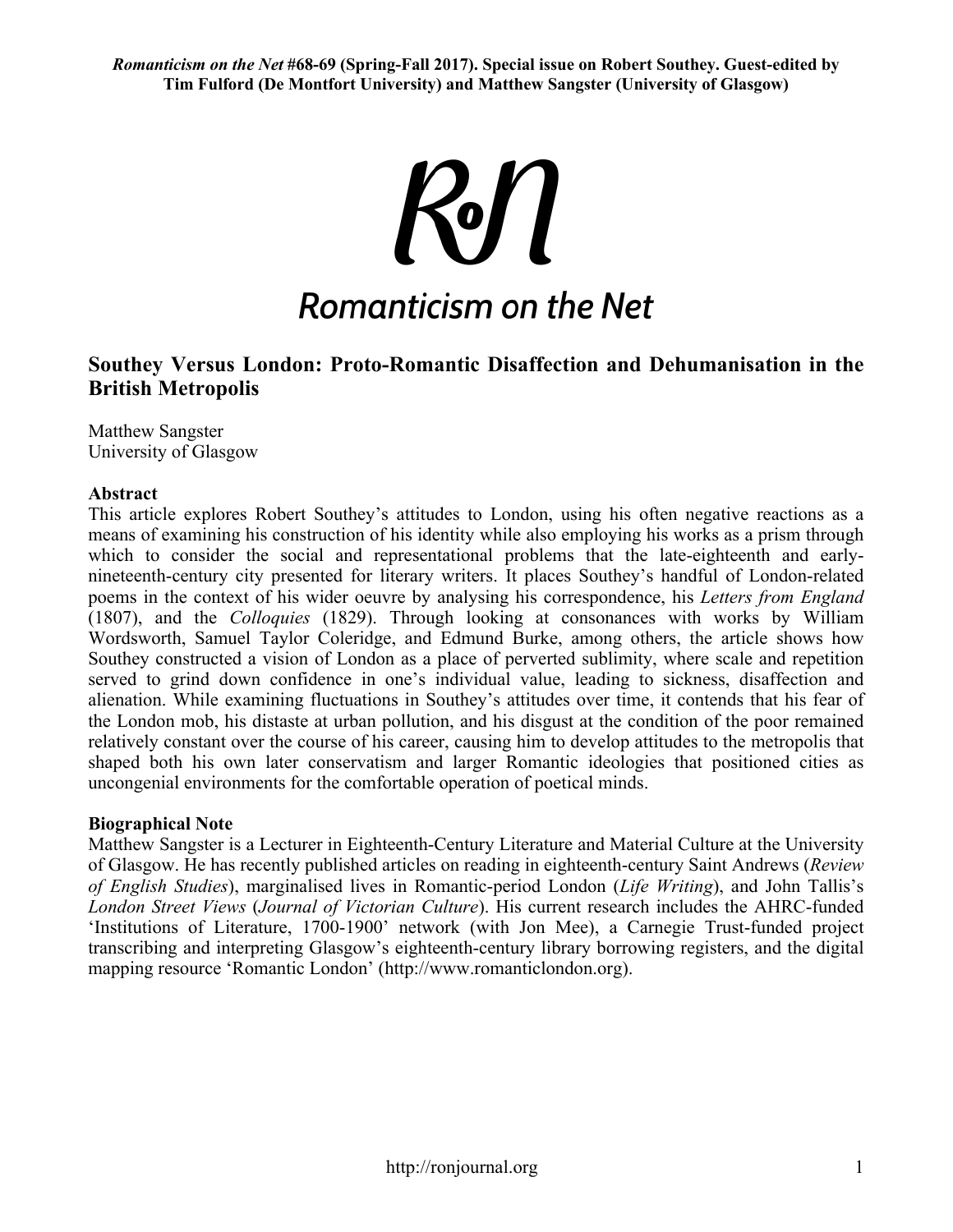- **1.** Discussing Robert Southey's literary relationship with London is in some respects a relatively straightforward proposition, as he spent little time considering the city in his poetry. He mentions London by name in 1790s verse such as his epic *Joan of Arc*, his drama *Wat Tyler,* and the shorter poems "The Death of Wallace" and "Vision of the Maid of Orleans," but in these works the city is evoked principally as a historical scene or a metonymic referent for the English state. There are a few relatively minor poems in which he does explicitly address the burgeoning contemporary metropolis (which this article will discuss at a later stage), but London is a long way from being one of Southey's principal poetic subjects. In common with many of his Romantic-period contemporaries, he shied away from the types of urban scenes frequented and created by early eighteenth-century versifiers like John Gay, Alexander Pope, and Jonathan Swift, locating his own inspirations in environments both more domestic and more exotic. For the kinds of epic, personal, and political poetry that Southey was invested in producing, London presented a series of uncongenial complications. An unprecedentedly large and diverse city of a million souls was not an easy place within which to uncover heroism, define clear meanings, or assert the value of one's individual subjectivity. Southey responded rationally, if somewhat disappointingly, by locating the vast majority of his effusions elsewhere. An article that confined itself to Southey's London-related poetry would be a brief and tenuous one, from which it would be difficult to draw out much that was conclusive.
- **2.** Fortunately, Southey was far from being exclusively a poet and his other public and private writings paint a substantially fuller picture of his marked antipathy towards London. Examining his attitudes—which shifted in their focus but only modestly in their negativity over the course of his career—allows us to trace some plausible explanations as to why Southey usually avoided composing city-based poetry while also providing means for understanding the larger implications of the criticisms he levelled at the city. These reflected and at times informed wider social, cultural, and aesthetic anxieties about metropolitan living.
- **3.** As he aged, Southey moved from espousing a radical critique of London as a factory of dehumanisation to endorsing a sceptical line on the value of metropolitan representation and innovation, a position generally associated with conservative commentators. As is generally true of his thinking, this movement was less contradictory than it might initially seem. Southey's shifting spectrum of critiques had a common root in his consistently anxious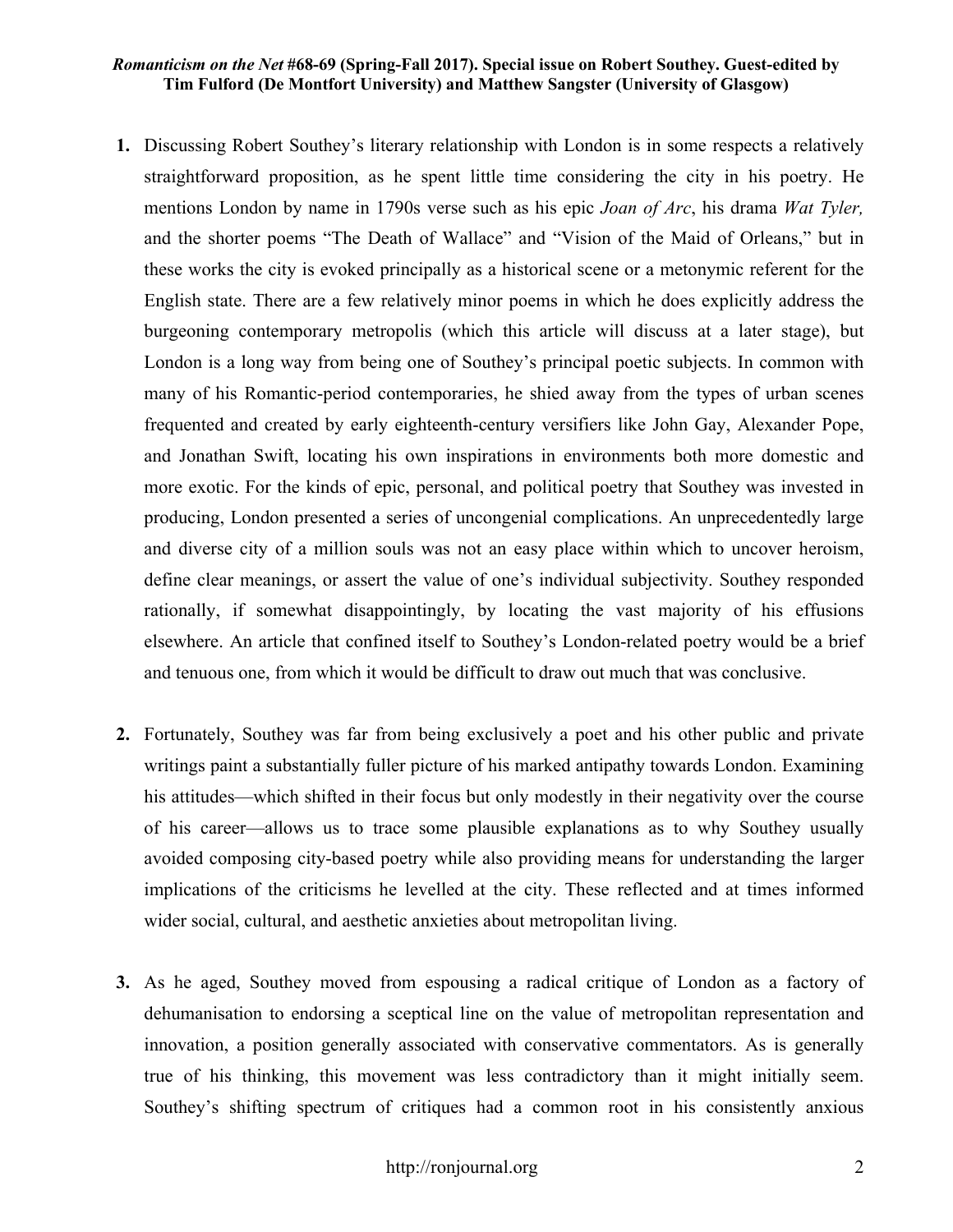responses to the new kinds of class relations and systems of specialisation that were emerging within the expanding metropolis. Throughout his active career, he expressed concerns regarding the healthiness of society in London, seeing the city as an environment that placed substantial and disabling mental and physical pressures on its inhabitants. As he aged, his view of London as a place where the strong oppressed the weak shifted to one that focused on the difficulties of maintaining a mutually beneficial civic order in "[a] populous and a smoky city" (Shelley, "Peter Bell the Third" 103), but both of these views were grounded in his sense that the metropolis attenuated the social bonds uniting the unfortunate souls who were forced to dwell within its precincts.

- **4.** In this respect, Southey was largely in agreement with William Wordsworth, who argued in the preface to *Lyrical Ballads* that "the encreasing accumulation of men in cities" was one of the main causes of a modern malady that served to "blunt the discriminating powers of the mind, and … reduce it to a state of almost savage torpor" (I xviii). Samuel Taylor Coleridge, Wordsworth's collaborator on *Lyrical Ballads* and its philosophy, argued along similar lines elsewhere, contending while reflecting on canals in *The Watchman* in 1796 that "Thousands, and even millions, of new hands, not pent up in corrupt, and corrupting towns, but every where scattered in villages and hamlets … would nourish up health and happiness with simplicity of manners" (223). Conversely, he believed that in Britain's present circumstances, men were assembled in great numbers "in crouded cities full of diseases contagious to body and mind … for the interest and convenience of the master" (224). While Nicola Trott has argued convincingly that Coleridge later came to admire the "polytheistic or polymorphous resources" (52) of the metropolis, this was not a journey on which he was joined by his brother-in-law, who maintained his early objections to London's systemic unhealthiness. Southey consistently figured London as a place of sickness and overstimulation, which he was keen to absent himself from both physically and within his written representations.
- **5.** While Southey was able to intellectualise his attitudes towards London in the fashion sketched in the previous two paragraphs, his personal correspondence demonstrates that he also had a number of more idiosyncratic reasons for intensely disliking the city that resulted from his own particular experiences (which included both sickness and overstimulation). His responses encode aspects of the effects of the metropolis in the late eighteenth and early nineteenth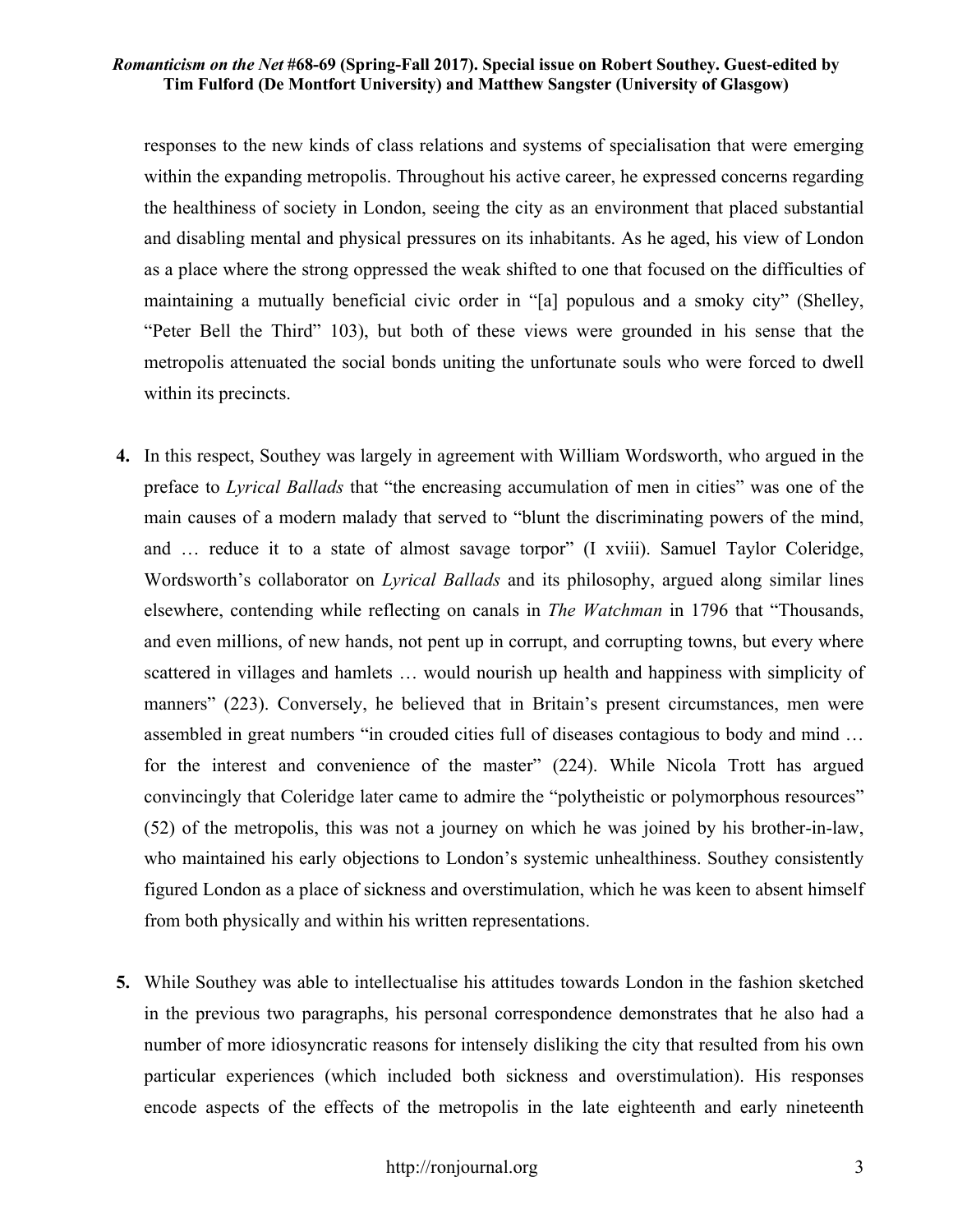centuries that are often passed over while also suggesting some of the reasons why London presented a particularly formidable cultural and representational challenge for writers of Southey's generation. In order to engage with the wider implications of Southey's interactions with the city, this article will pursue three intertwined strands of inquiry. Firstly, it will examine the manners in which Southey's London writings can illuminate aspects of the culture in which he worked that are often occluded by Romantic paradigms. Secondly, it will analyse the ways in which the different genres Southey used to address London serve to provide a range of valuable perspectives on the particularities of the burgeoning metropolis. Finally, it will consider the ways in which Southey's characterisations of the city fit within larger patterns of disenchantment that developed as literary writing became increasingly preoccupied with the complex representations of individual consciousnesses.

**6.** Southey first arrived in London in April 1788 at the age of thirteen, "never having been more than a mile east of Bath before" (Speck 14), to continue his education at Westminster School. This was the commencement of his longest sustained period of residence in the capital. During his schooldays, he struck up acquaintances with a number of young men who would become lifelong supporters and confidants, including Peter Elmsley, Charles Watkin Williams Wynn, and Grosvenor Charles Bedford. Only a limited amount of Southey's writing from this period survives, but it reveals a somewhat conflicted attitude toward his school that inflected his later writings about London more generally. In the "Farewell to Westminster" that he included in a letter to his friend Charles Collins in January 1793, he made it clear that he valued the community he had built with his compatriots: "my soul / Parts with reluctance from the scene belovd / Where every bliss of social joy I provd" (*CLRS* 39). However, Westminster and its systems also had more anxious associations. In his "dream book," Southey wrote that "Westminster often makes a part of my dreams, which are always uncomfortable. Either I have lost my books, or have Bible exercise to do, and feel that I have lost the knack, or am conscious it is not befitting me to continue at school, and so determine to leave it of my own will" (qtd. in Speck 25). While he made friends at Westminster, he saw its authorities as a despotic regime. In his "Farewell," he describes the school as being ruled by "Pedantry & Pride," seeing it as a place "Where well-wiggd Folly fills the elbowd chair / Where stern Intolerance glows with monstrous stare" (*CLRS* 39). These particular lines were written while the sting of his ejection from Westminster's precincts was still relatively fresh. They can be read helpfully alongside the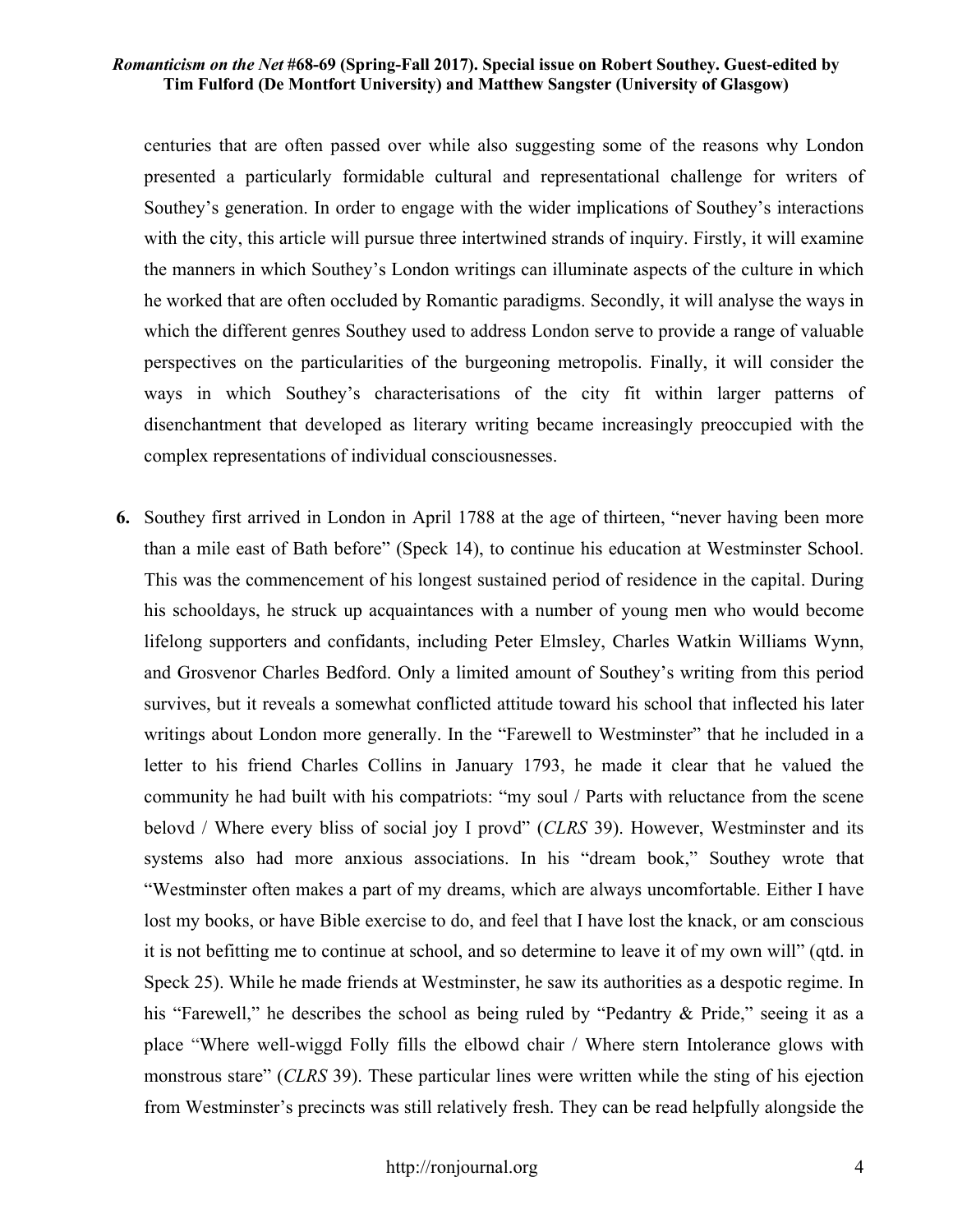reason for his expulsion—an essay condemning the practice of flogging—to characterise his nascent modes of thinking about urban authority.

**7.** In Southey's essay, published in the fifth number of an ill-fated collaborative periodical called *The Flagellant* that he produced with his school friends, his persona, Gualbertus, works towards the following crescendo:

> after an open and candid examination, have I proved the practice of flogging to have originated with the Devil; and I defy the Devil himself to deny it! that it is a custom equally unprofitable and impious; and that it is *unfit to be practised in a Christian country*. Though the cry of "The church is in danger" has raised thousands in the streets of London, and spread conflagration over the houses of unfortunate Roman Catholicks: through regard for the church led on the mob in Birmingham, to destroy the effects, and to seek the life of a man, whose philosophic researches *alone* had entitled him to respect and esteem, yet flogging still continues. ([Southey et al.], *Flagellant* 87-88)

The charge Southey seeks to level in this slightly awkward passage is one of hypocrisy, contending that the ruling classes are happy to decry barbarity while employing its instruments, spouting Christian rhetoric while violating Christian values. In this, he placed himself selfconsciously in line with the proponents of the French Revolution. He saw the expulsion that resulted from this passage as a sacrifice (albeit a relatively ineffectual one) in the cause of liberty. As he put it in a poem in a letter addressed to Bedford: "To hope that Truth would shelter me how vain / When Truth & Eloquence both faild for Paine" (*CLRS* 37). In this respect, the oppressive establishment elements of London—the undisputed centre of political and social power in Britain—represented an obvious focus for Southey's self-righteous ire.

**8.** However, this extract also displays an interesting wrinkle in Southey's advocacy for the people through his figuring cities as locations where misinformation, ignorance, and intolerance could easily lead to spectacular violence. Despite his revolutionary sympathies, it is clear that Southey harboured a considerable distrust of the power of the mob, which in his formulation could be roused as easily to oppress as to further the cause of freedom. As Andrew McCann has written of William Godwin, Southey feared the ease with which "rational communicative exchange" could devolve into "mindless uniformity" (61). For him, city populaces would always have the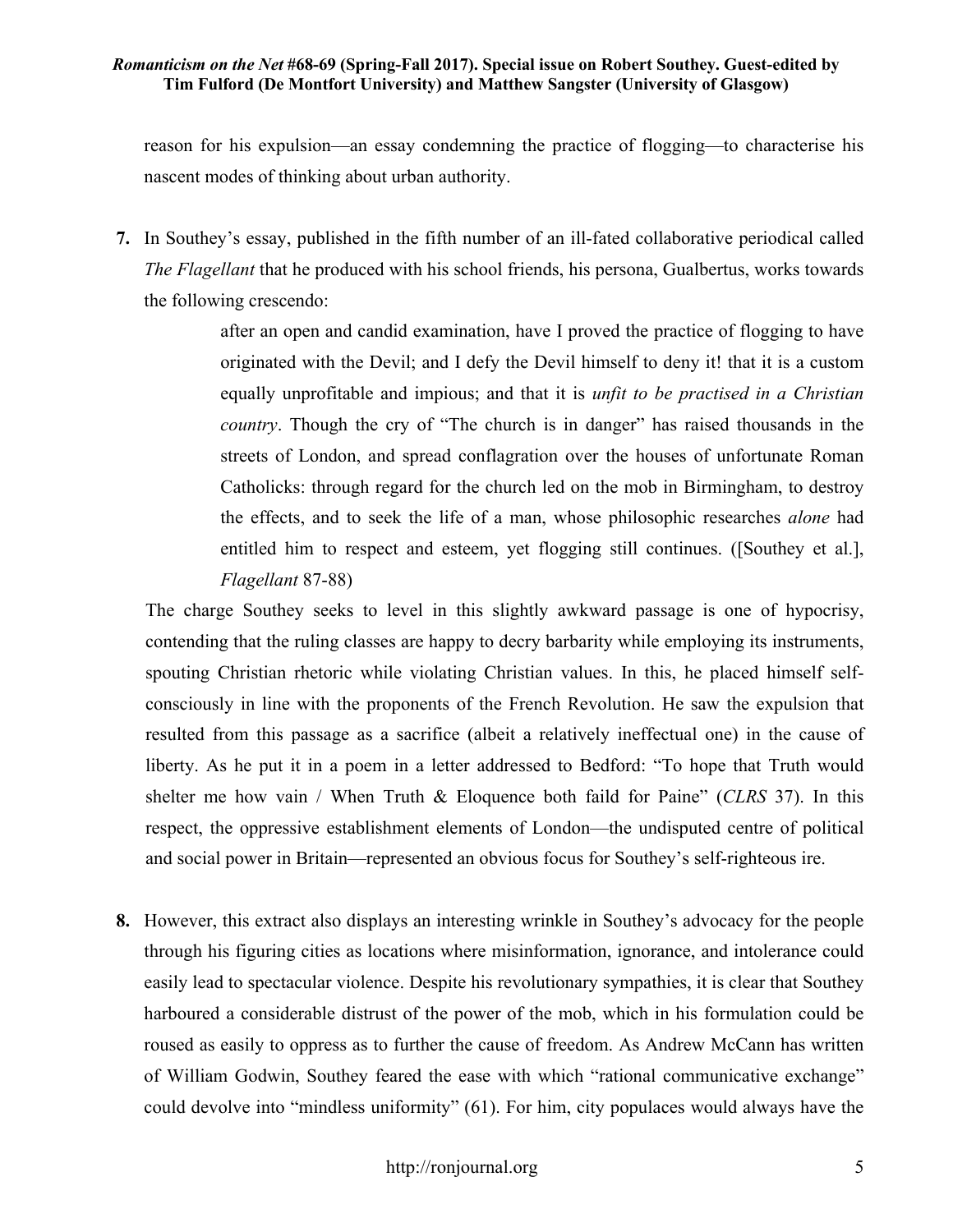potential to become instruments for silencing men like Joseph Priestley, annihilating the deference due to the intellectually gifted through numbers and violence. While Southey sought to better the condition of the less fortunate, it is evident that even at this very early stage in his career, he associated himself more comfortably with reform directed from above by men of the class into which he was being educated than with the wholesale overthrow of the civic order through the actions of a roused populace. The people as a whole could not be trusted to be just or judicious in an urban context. In line with many elite print-cultural commentators, Southey generally figured the city's crowds, in Mary Fairclough's words, as sites of "pernicious variance from time-honoured affection, rational debate or obedient compliance with authority" (227).

**9.** While Southey displayed a consistent fear of the London crowd's potential for unruly violence, he also genuinely deplored the city's systemic inequalities. His letters of the 1790s expand on the relatively cloistered concerns of *The Flagellant* in order to advance harsh and politicised critiques of the metropolis. Addressing his friend John Horseman in 1794, at the height of his explicitly radical period, Southey blustered that he would "rather dwell in the poorest hovel to which Monarchy & Aristocracy have condemnd honest labour, than in the proud palaces of London" (*CLRS* 87). At this point in his life, Southey characterised the city as "a large sink of folly dissipation  $\&$  iniquity," describing it as "an overgrown monster devouring its own children"—a metaphor that becomes particularly interesting when related back to his experiences at Westminster, with the school's disciplinary practices and his expulsion representing, in Southey's own view, monstrous impositions by the authorities upon the young. Contending that "Large cities are inevitably destructive to morality," Southey saw London as a concentrated incarnation of everything that he thought was wrong with the wider world: "if you have ever passed thro the wretched lanes & alleys of St Giles's … the pestilential haunts of Depravity Misery & Disease, tis utterly impossible but you must yourself have cursed the state of society & wishd it alterd." Southey's voice here resembles those of other radicals; this tone is perhaps most familiar to modern readers from what would have been at the time a relatively marginal piece of writing: William Blake's poem "London." Southey's contrast between "proud palaces" and the "poorest hovel" closely resembles the contrast struck in Blake's lines "And the hapless Soldiers sigh / Runs in blood down Palace walls" and his comments on cursing in the wretched streets around St Giles chime with Blake's youthful harlot, whose own curse "Blasts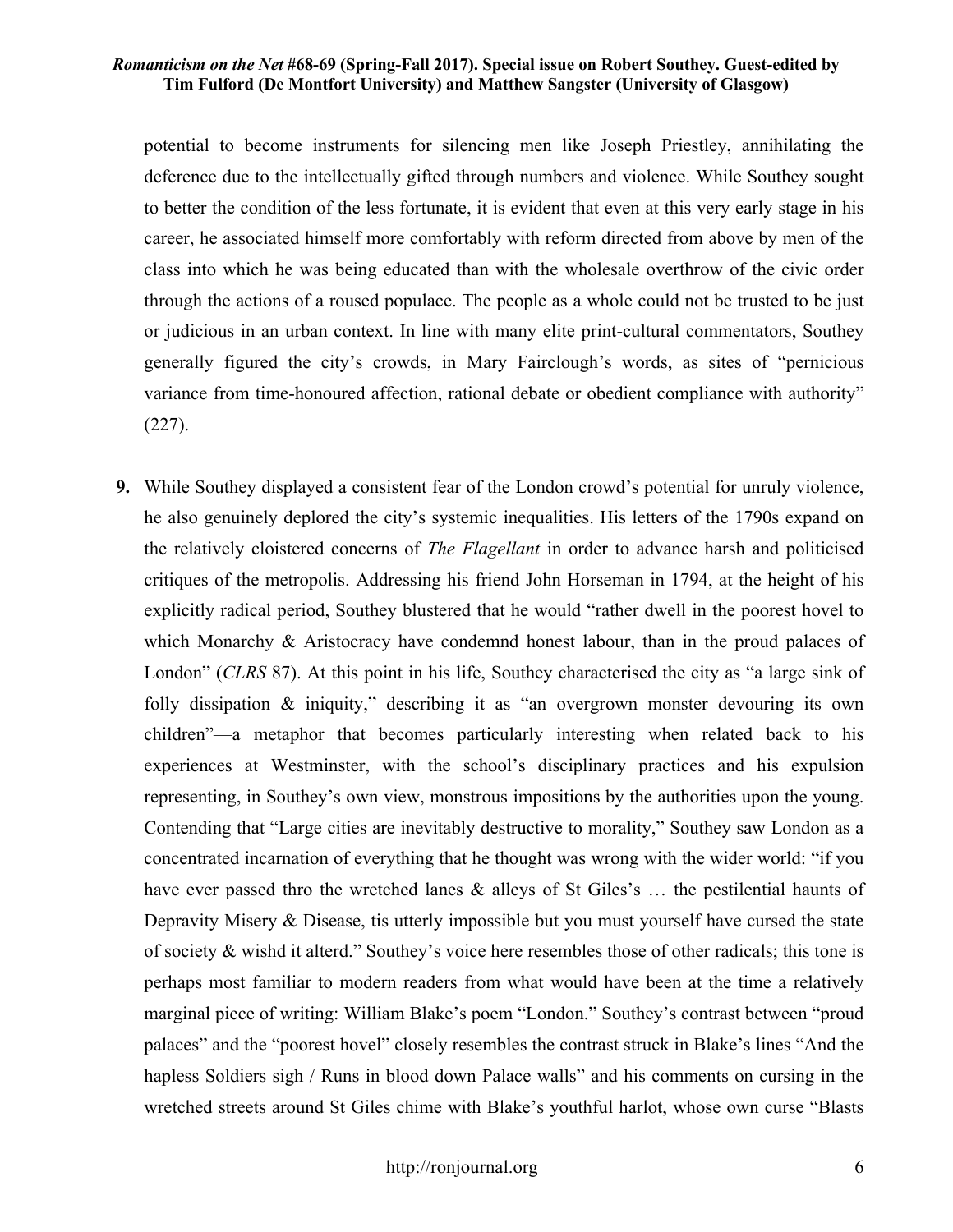the new-born Infants tear / And blights with plagues the Marriage hearse" (Blake 41). Radical critiques of London in the 1790s often tried to drive home contrasts between the rich centres of established power and those who struggled in their shadows. Such critiques, and the experiences from which they arose, left a permanent mark on Southey. While he modified his position on state authority as he grew older, his disgust at unfeeling treatments of the urban unfortunate remained consistent. In his 1829 *Colloquies on the Progress and Prospects of Society*, one of Southey's dialogists and mouthpieces, Sir Thomas More, states that it is a "disgrace of the age and country" that "[n]ot a winter passes in which some poor wretch does not actually die of cold and hunger in the streets of London!" (*STM* I 63). The younger Southey might not have believed that these deaths resulted from a "want of police and order," but he would certainly have agreed with More that such avoidable fatalities were "to the opprobrium of humanity."

**10.** However, unlike Blake, Southey's feelings about London were those of a man who desired to be at a personal remove from city's operations and who often felt estranged from and disgusted by its inhabitants. While, like Charles Lamb, Southey was generally keen to be seen as a man who "look[ed] with no indifferent eye upon things or persons" (Elia 152), he also resembled his friend in recognising that his ability to feel sympathy was a self-confessedly imperfect one. Writing to Grosvenor Bedford in 1796, Southey articulated a similar set of ideas about the metropolis's social fabric to those expressed in his letter to Horseman, but he shifted in small but significant ways from the attitude he had previously espoused:

> one of these days Grosvenor you  $\&$  I will explore the haunts of poverty in London —  $\&$  see what Society is. it is composed of two classes — they who oppress  $\&$  they who suffer. perhaps neither of them conscious of what their guilt & folly. I hate the one class for active evil — I despise the other for *patient* suffering. such are the two species of the humanum genus. you & I are Nondescripts. (*CLRS* 168)

While Southey's depiction of class divisions might prefigure *The Communist Manifesto* in certain respects, his version does not seem to include the potential for any kind of productive proletarian uprising; neither does it actively advocate for or valorise the oppressed classes. Instead, Southey condemns both classes while explicitly excluding himself and Bedford from the order that he depicts. One way of reading this exclusion might be to see Southey's positioning as an assertion of proto-Romantic superiority, with their independence and mobility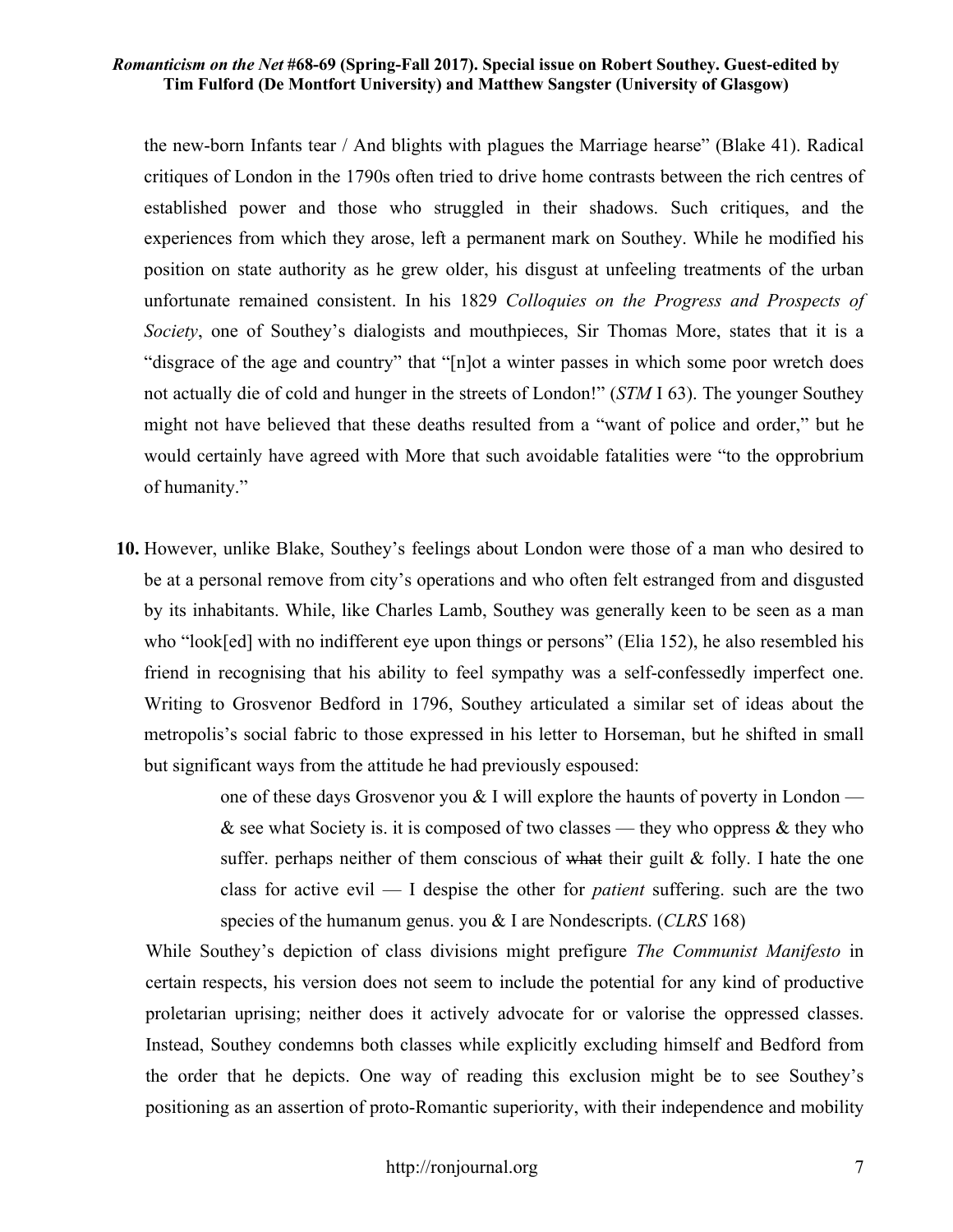affording Southey and his friend privileged and elevated perspectives, analogous in some respects to Wordsworth's perch above Tintern Abbey. Through anticipating the results of his proposed explorations, Southey is able to delineate the larger structures of social relations in the city, splitting its population along Linnaean lines while positioning himself outside the system that he observes. However, the word that Southey chooses to classify himself and Bedford— "Nondescripts"—denotes a more anxious positioning, carrying as it does negative connotations that reflect the difficulties that young writers faced in establishing themselves in London. Southey's hatred of patient sufferers and active oppressors certainly emerges partly from his inability to reconcile their manners of being with his own moral sensibilities, but it also arises in part from the fact that both groups were relatively uninterested in his subjectivity and opinions. The scale of London in the 1790s, when its population was over twice that of Paris and more than ten times that of any other British settlement, mandated kinds of division and specialisation that were not yet current in other, less densely populated, locales. It took Southey a long time to make a reputation in the city, and until the later phases of his career, the metropolitan experience was one that commonly brought home to him the limits of his own capacity for effecting change. To be a self-consciously literary writer or a proto-intellectual in the rapidly expanding London of the turn of the nineteenth century was to experience profound alienation before this had become a defined and respectable ideological position and before the languages for articulating it had fully matured. Southey disliked the city for a substantial number of reasons, but two of these were the ways in which its scale had slipped beyond many of the existing resources of the literary forms in which he worked and the ways in which it remained both the most lucrative and the most challenging market in which authors were required to sell themselves.

**11.** Despite his wish to carve out his own identity through refusing to implicate himself in the struggle of dominant and dominated classes, in the 1790s, Southey felt compelled to engage extensively with the metropolis in pursuit of a stable income. Before the rise of an alternative centre in Edinburgh in the early years of nineteenth century (Duncan), London was Britain's unchallenged print-cultural nexus. As Southey recognised, the vast majority of the publishers and the preeminent sources for and subjects of their publications were located there. Writing to Bedford in February 1795 about his desire to raise money for utopian schemes, he opined that,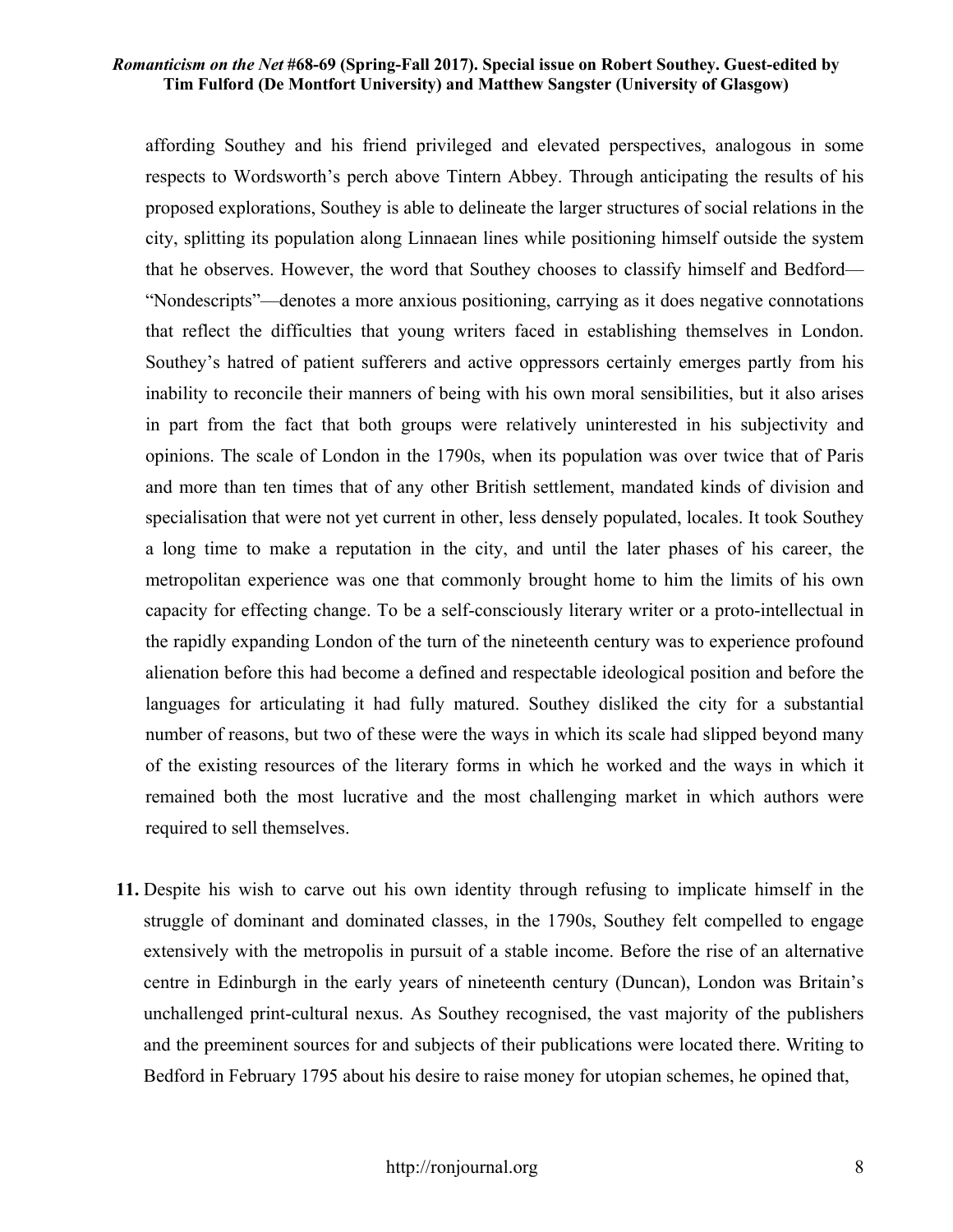London is certainly the place for all who like me are on the world. … London must be the place — if I & Coleridge can only get a fixd salary of 100 a year between us our own industry shall supply the rest. I will write up to the Telegraph. they offerd me a reporters place but nightly employments are out of the question. my troublesome guest calld honesty — (that starving quality) prevents me from writing in the True Briton. (*CLRS* 124)

While there is some ambivalence here, Southey is clear that London offers opportunities for professional and personal advancement that are not generally available in other parts of the country. For an educated man of modest means, the city offered numerous potential routes to profit through serving as a cog in its machinery of communications. However, as Southey's comments about the desirability of a fixed salary indicate, many such employments were temporary and unstable. He was far from being a complete nondescript in the eyes of the London print industry, as demonstrated by the offers he received and his ability to access the people he described to Joseph Cottle in 1797 as "the London lions, or literati" (*CLRS* 203). However, the kinds of engagements that he was invited to take threatened to compromise the sense of individual autonomy that he figured in his letter to Bedford and that remained important to him in his later relations with publishers. Writing to John Murray in 1819, he was keen to assert that while the pay he received for writing for the *Quarterly Review* was "very liberal, & the price which I receive for my writings is by no means a matter of indifference to me … it can make no difference in the manner of my writing" (*CLRS* 3201). In context, this assertion was somewhat disingenuous, but it reflects the value that Southey placed on his intellectual independence, an independence that would have been severely threatened by succumbing indiscriminately to the financial inducements offered by London's print-cultural institutions.

**12.** Fortunately for Southey, he was able to secure the regular income that would in various forms underpin his literary labours for much of his career through the offices of his Westminster friend Charles Wynn, who agreed to pay him a yearly annuity that eventually became a government pension. In return for this support, Southey undertook to study law, a vocation about which he was at best unenthusiastic, not least because it required his entering one of London's Inns of Court and residing in the capital for an extended period (Speck 66). Writing to Bedford in July and August 1796, he wrote that "the law will neither amuse me nor ameliorate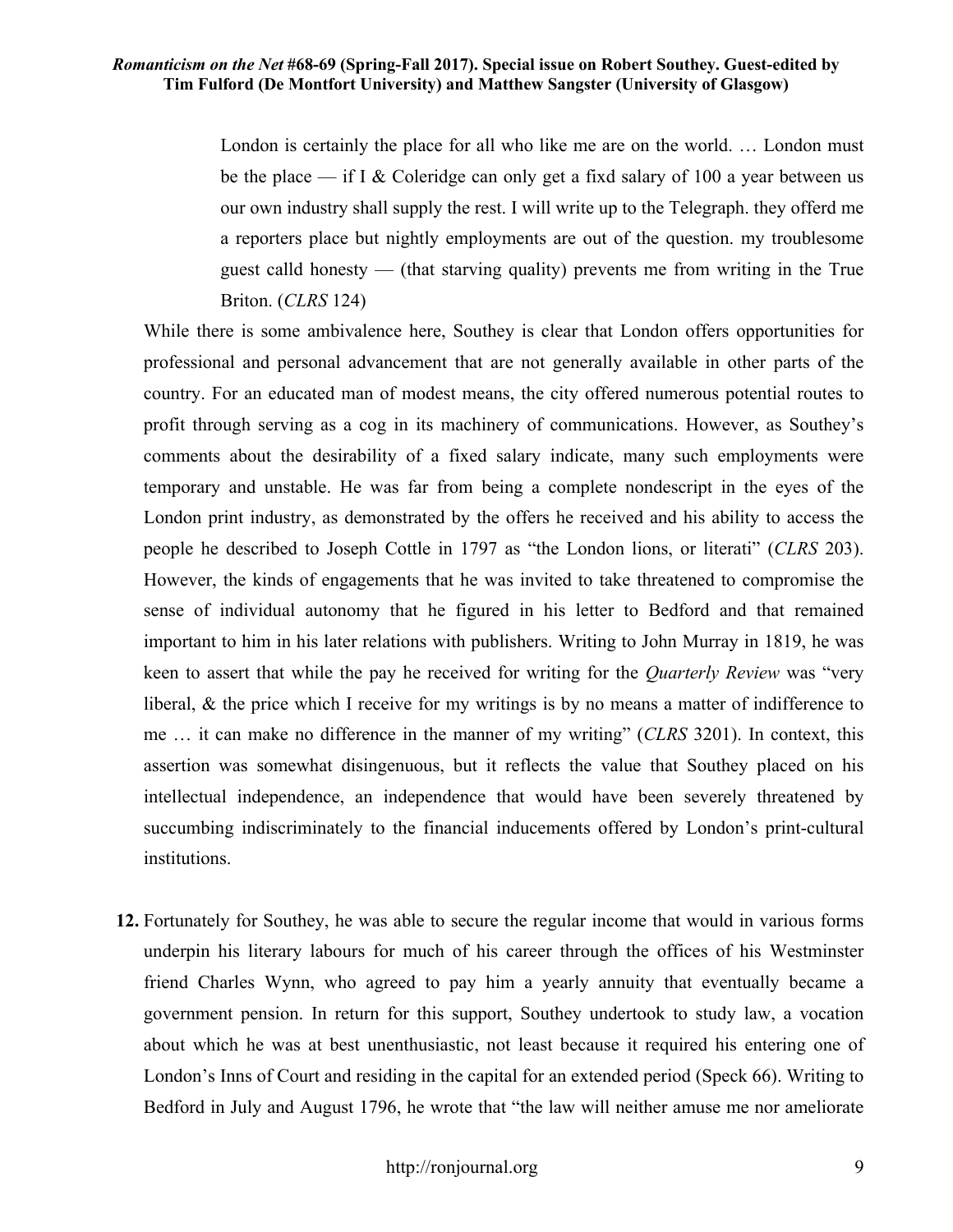me nor instruct me — but the moment it gives me a comfortable independance —  $\&$  I have but few wants — then farewell to London!" (*CLRS* 168).

**13.** When faced with the reality of living in the capital in 1797, Southey sought to keep himself at as great a distance as possible, both in spatial terms (he chose to live on the edge of the city, at Newington Butts) and in affective ones. Even anticipating his period of residence seems to have triggered a further hardening of Southey's negative attitudes. Explicitly contradicting his 1795 assertion that London must be the place for him, he wrote to Bedford in June 1796 that "London is not the only place for me. I have an unspeakable loathing for that huge city" (*CLRS* 159). He went on to quote William Cowper, whose life he would later write, and to associate himself with the older poet's view:

> "God made the country  $&$  Man made the town  $-$ " now as God made me likewise I love the country — here am I in the skirts of Bristol —  $\&$  in ten minutes in the a beautiful country —  $\&$  in half an hour among rocks  $\&$  woods with no other company than the owls  $\&$  jack daws with whom I fraternize in solitude. but London — it is true that you & Wynn will supply the place of the owls  $\&$  jack daws — but Brixton is not the country — the poplers of Pownall Terrace — cannot supply the want of a wild wood —  $\&$  with all my imagination — I cannot mistake a mile stone for a rock. (*CLRS* 159)

In this passage, Southey sets himself explicitly against the metropolis and its artificiality, choosing instead to league himself with nature and with the poetic tradition into which he would try to write himself as his career progressed (Fairer). Both of these connections are commonly occurring tropes in much of Southey's writing about the city insofar as it relates to his own desires. In the 1794 letter to Horseman in which he critiques the metropolis's inequalities, he approvingly quotes (or slightly misquotes) John Donne: "Sir I do thank God for it, I do hate / Most righteously the town" (*CLRS* 87), a sentiment he repeats in a 1796 letter to Bedford (*CLRS* 178). In a 1797 letter to his brother Thomas, written shortly after he commenced his legal studies, Southey exclaimed:

> a man must be made of very strange materials who would remain one hour longer in this accursed city than he can possibly avoid. I hate it  $\&$  always hated it, with all my heart & with all my soul & with all my strength. I long & labour to be independant that I may quit it for ever. (*CLRS* 206)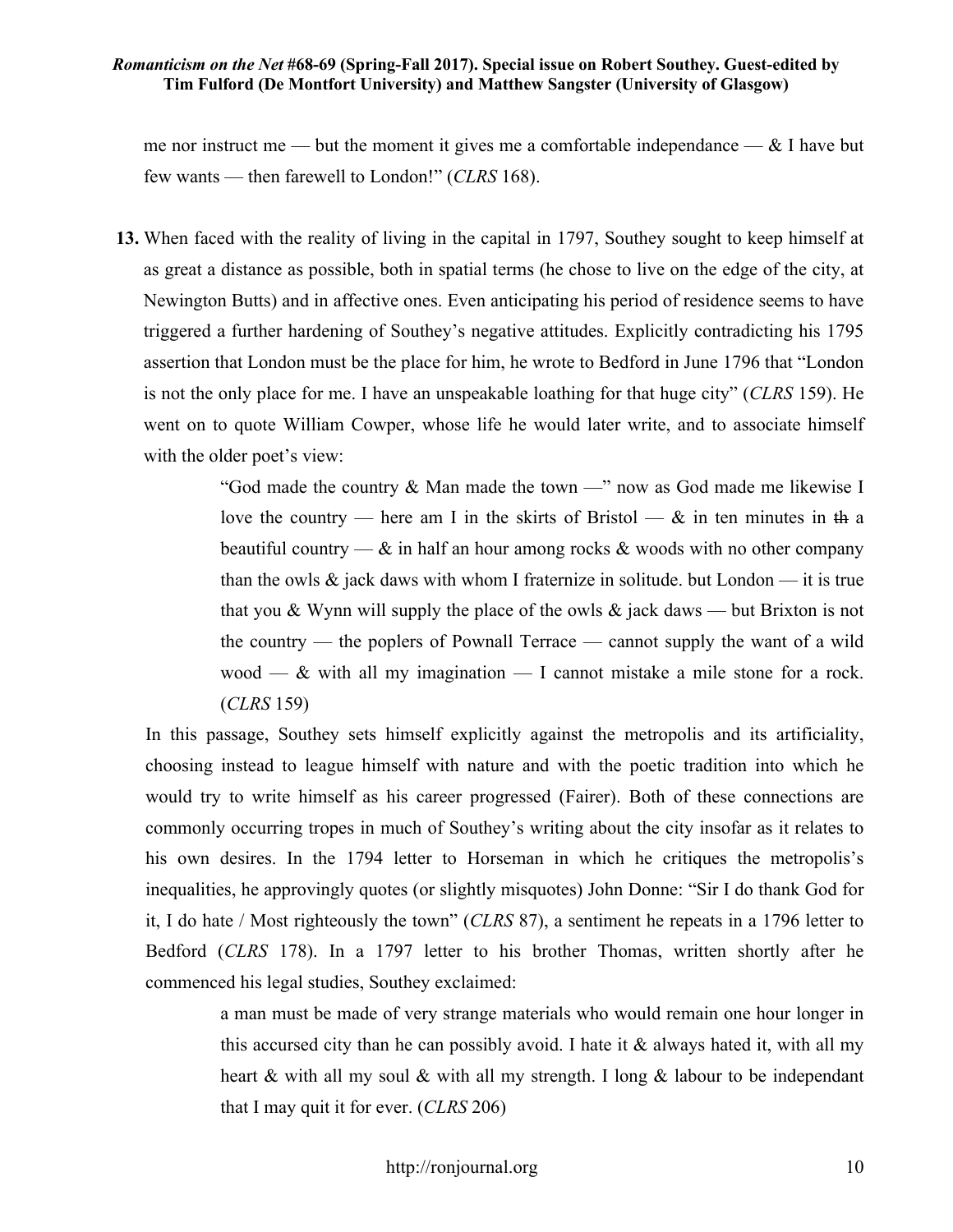In a letter to Bedford written from Bath in November 1797, when he was on his way into the city, Southey fumes, "I have a more deep hatred for a London life than  $I \leq can \geq$  well express. I lose half the happiness of existence by it. shall I ever be settled where I can see from my window green fields & the setting sun?" (*CLRS* 271). In 1799, writing to Coleridge, he confided that "London always oppresses my spirits like a prison" (*CLRS* 466), echoing sentiments that Coleridge himself had expressed in "This Lime-Tree Bower My Prison" and "Frost at Midnight."

**14.** Reading expressions of abhorrence like these makes it clear why Southey was relatively content with the situation he later found himself in at Greta Hall, where the distance to the city meant that he could not be expected to visit regularly. These expressions also serve to align Southey with an emergent kind of sensitive literary understanding that portrayed the city as being ultimately vacuous. Southey never wrote an autobiography on the scale of Wordsworth's in *The Prelude*, but if he had done so, it is easy to imagine that he might have taken a similar line to his friend, veering repeatedly away from urban overstimulation and ultimately abominating it while extolling instead the play of the natural (or bookish) world upon the mind. Southey's works and attitudes often sit awkwardly with our expectations of canonical Romanticism, but in his approach to the city, he positioned himself as being largely of a mind with his Laker colleagues and with a carefully-constructed lineage of great poets who set themselves against the metropolis in pursuit of more exalted forms of thought. Southey wanted to be recognised for his individual brilliance and sensitivity; the city mitigated against this both through the quantities of competitors that it contained and through the pressures that its population and its collaborative systems of production placed on the confident expression and acclamation of individual desires. While Southey did engage with metropolitan print-cultural systems, perhaps most explicitly in his collaboration with Bedford on *Specimens of the Later English Poets* (1807), his relations with them were often vexed; Raymond D. Havens opines that the month spent in London in 1804 working on the *Specimens* "nearly finished the poet" (1066). Perhaps one reason why Southey settled relatively comfortably into his later relationship with Murray, despite his occasional anxieties about the publisher's exploitation of his labour, was that Murray was willing to act as a buffer between Southey and London, providing access to its gossip and publications while allowing him to affect a gentlemanly distance.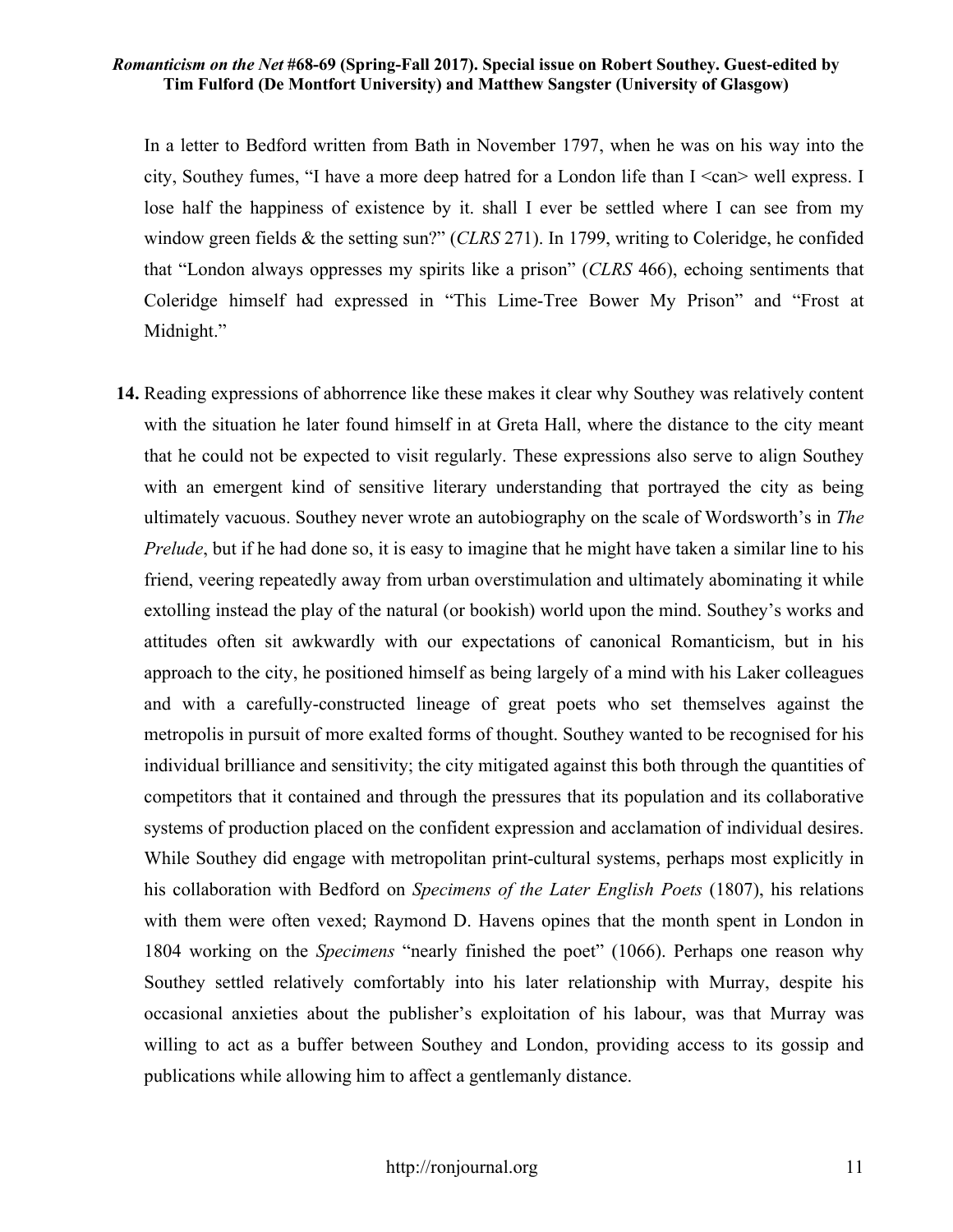**15.** While existential, social, and aesthetic discomforts were major factors in Southey's disliking London, he also found the city irritating for more quotidian and trifling reasons. In some of his slightly later letters, he is more explicit about the ways in which spring and summer in the city disturbed his peace of body and mind. Writing to Edith in May 1799, he made it clear that he did not enjoy experiencing the back of his neck getting dirty and gritty:

> this accursed London! I cannot walk a street without wanting to wash my hands—the air is so thick that my very lungs feel dirty. nothing but noise & nastiness. even the sight of my friends is fatiguing—after absence there is so much to say that I hear  $\&$ talk till my head throbs with the unremitting exertion. one never enjoys till the company of a friend till we have been long enough together to be silent. … I am city sick—troubled with the London complaint—that is that my head aches my feet ache my limbs ache—that I am  $\langle$ as>tired as a dog & as dirty as a ... pig. (*CLRS* 403)

Communicating with Charles Danvers while visiting the city in 1806, he wrote in a similar vein:

> London never agreed with me so ill—I caught a severe cold  $\&$  cough,  $\&$  felt my breathing much affected by that cursed composition of smoke, dust, smuts, human breath, & marsh vapour, which passes for an atmosphere in the metropolis. For ten days I was unwell enough to render it quite prudent to abstain from animal food & all fermented liquors; so wherever I went I dined upon fish & vegetables like a Catholic in Lent, & drank water as rigidly as a Turk. (*CLRS* 1179)

Extracts like this show that Southey's reasons for objecting to London were born from his embodied experiences as well as from his cogitations and self-fashioning desires. London was smelly, dirty, noisy, and busy, assaulting the senses of the relatively sedentary Southey in manners with which he was distinctly uncomfortable. His belief that the city was psychologically unhealthy was bolstered by the physical discomfort and concomitant mental unease that he felt when residing there. London evidently troubled Southey on numerous levels; it is hardly surprising as a consequence that when he wrote about it, it was principally to define himself in opposition to it.

**16.** While in the 1790s Southey's responses to the city were principally rehearsed in his private correspondence, when he began to write in more various forms during the 1800s, some of his metropolitan discomforts began to bleed into his published work. His most extensive account of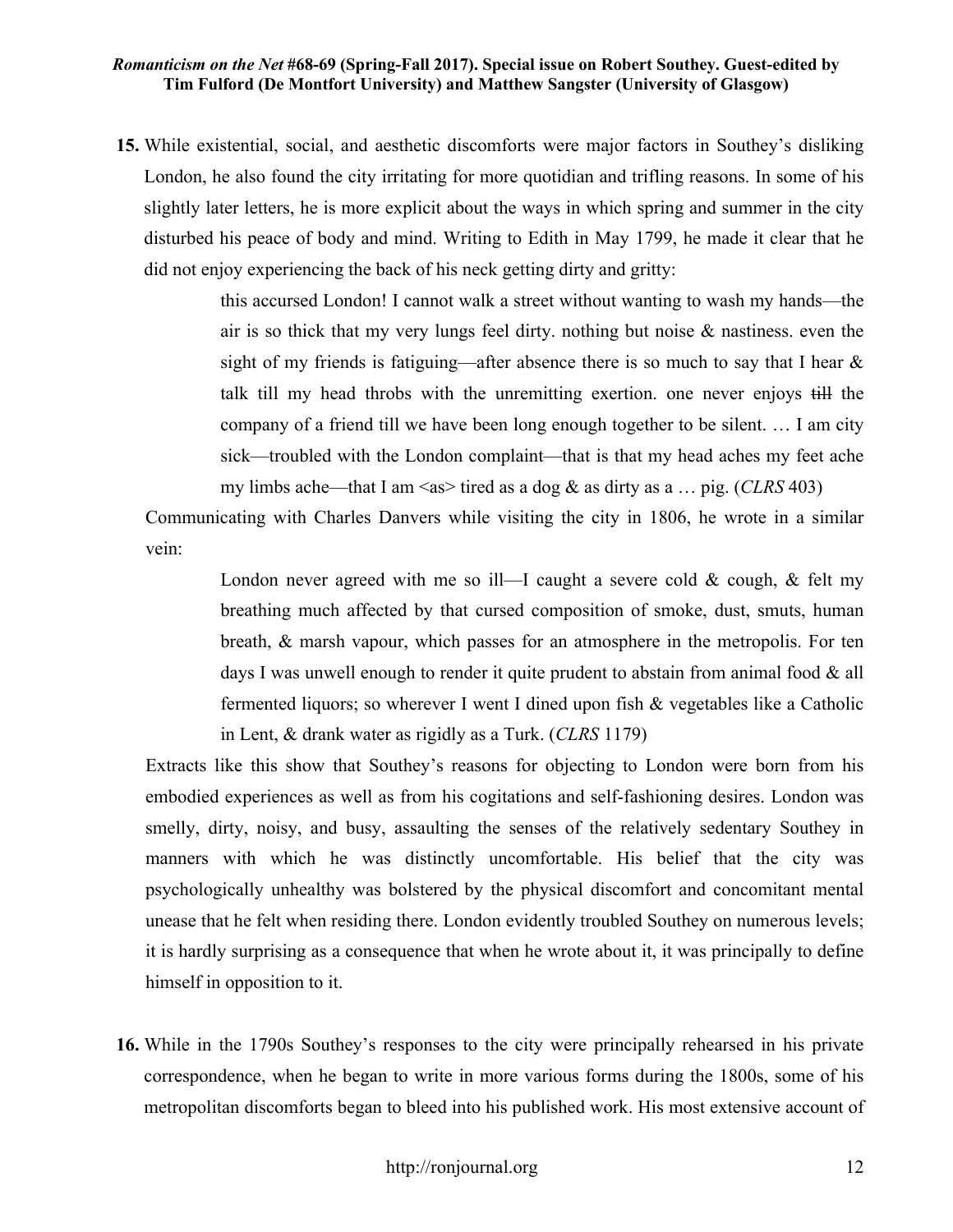London can be found in *Letters from England by Don Manuel Alvarez Espriella* (1807), a travel book written from behind the mask of a travelling Spaniard through which Southey rehearsed many of his favourite critiques of the existing state of things. While the generic form of the travel account regulated Southey's antipathy toward London to a certain extent, *Letters from England* nevertheless provides an interpretation of the city that is at best ambivalent. It depicts the metropolis in far less exhaustive detail than was common in accounts by genuine foreign visitors, like Johann Wilhelm von Archenholz's *A Picture of England* (Leipzig, 1785; translated 1789), Jacques Henri Meister's *Letters Written during a Residence in England* (Zurich, 1795; translated 1799), or Christian August Gottlieb Goede's *The Stranger in England* (Dresden, 1806; translated 1807). While Espriella spends some time walking the streets, discusses the execution of Joseph Wall, and makes set-piece visits to Westminster Abbey, Drury Lane Theatre, and St Paul's Cathedral, he has little time for many of locations that diverted other visitors, like the British Museum, the pleasure gardens at Vauxhall, the London Docks, or the Royal Exchange. Neither does he spend many words speculating on the city's sex trade or high society, common obsessions in other contemporary accounts. Goede's book states explicitly in its subtitle that attention will be paid "chiefly to [the] metropolis," but *Letters from England* is far more interested in Espriella's journey to the Lakes (which Carol Bolton characterises as a "comprehensive exploration" (*LFE* 46)) and in analysing the religious denominations that Southey would later discuss more fully in the *Quarterly Review* (from 1809), his *Life of Wesley* (1820) and *The Book of the Church* (1824). Lip service is paid to London's centrality, but in the construction of the book, the city performs a bracketing role, with Espriella's residences occurring at the beginning and end of his stay and London scenes serving to wrap more extensive and general considerations.

**17.** When *Letters from England* does directly address London, its tone is often either directly critical of particular aspects of the metropolis or indirectly critical through its describing the negative effects the city has on Espriella's mental state. While Southey's Spaniard anticipates that he will find London to be "the most wonderful spot upon this habitable earth" (*LFE* 104), he quickly discovers numerous things that cause him to moderate this view. His disaffection begins even as he approaches the city, with his account of his journey into the capital echoing many of the sentiments that Southey had expressed privately in his letters: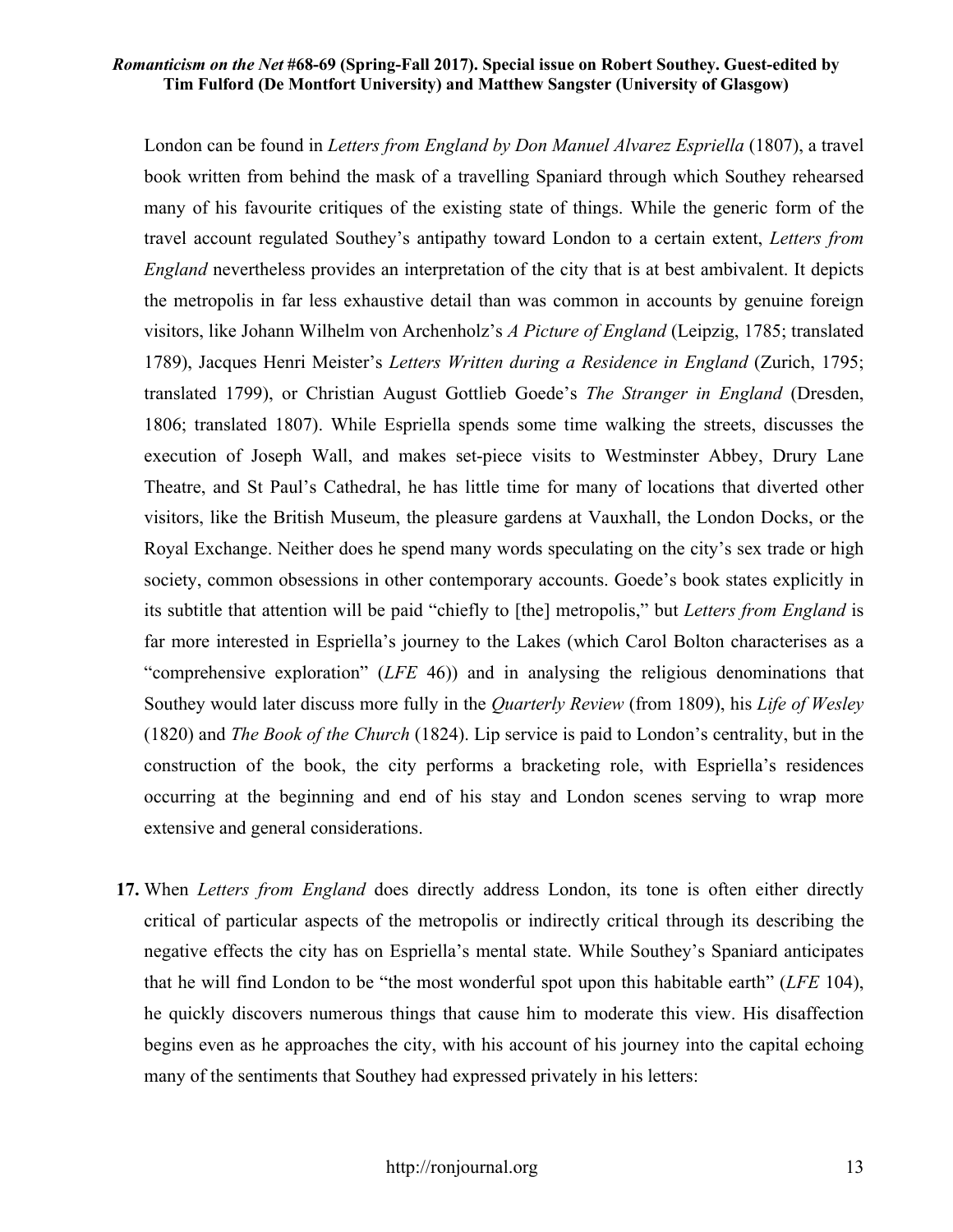It was now almost one continued street to London. The number of travellers perfectly astonished me, prepared as I had been by the gradual increase along the road; horsemen and footmen, carriages of every description and every shape, waggons and carts and covered carts, stage-coaches, long, square, and double, coaches, chariots, chaises, gigs, buggies, curricles, and phaetons; the sound of their wheels ploughing through the wet gravel was as continuous and incessant as the roar of the waves on the sea beach. Evening was now setting in, and it was dark before we reached Hyde Park Corner, the entrance of the capital. We had travelled for some time in silence; J—'s thoughts were upon his family, and I was as naturally led to think on mine, from whom I was now separated by so wide a tract of sea and land, among heretics and strangers, a people notoriously inhospitable to foreigners, without a single friend or acquaintance, except my companion. You will not wonder if my spirits were depressed; in truth, I never felt more deeply dejected; and the more I was surprised at the length of the streets, the lines of lamps, and of illuminated shops, and the stream of population to which there seemed to be no end,—the more I felt the solitariness of my own situation. (*LFE* 103-104)

Before Espriella passes through the Hyde Park turnpike, he is already modelling the city as a place of proliferation and concomitant alienation. Metropolitan profusion, evoked through the extensive list of modes of transport, places his equanimity under pressure both through breaking in upon him sonically and through oppressing him with the presences of a great mass of individuals whose view of the world he figures as being irreconcilable with his own. The final sentence establishes an explicitly negative relationship between the scale of the city and Espriella's psychological health. As he encounters further unencompassable quantities, he becomes increasingly aware of his self as an entity strongly differentiated from his surroundings. Like his creator, Espriella becomes a solitary in the city, but one who is unable to benefit from the solace of genuine solitude. Estranged by metropolitan scale yet unable to escape it, he models the city to his reader as an unpleasant and overbearing psychological imposition.

**18.** While the emotion Espriella expresses is not quite the "astonishment" that Edmund Burke associates with the sublime in his *Philosophical Enquiry* (47), Espriella's evocations of vastness, succession, and uniformity recall several of Burke's major categories. His descriptions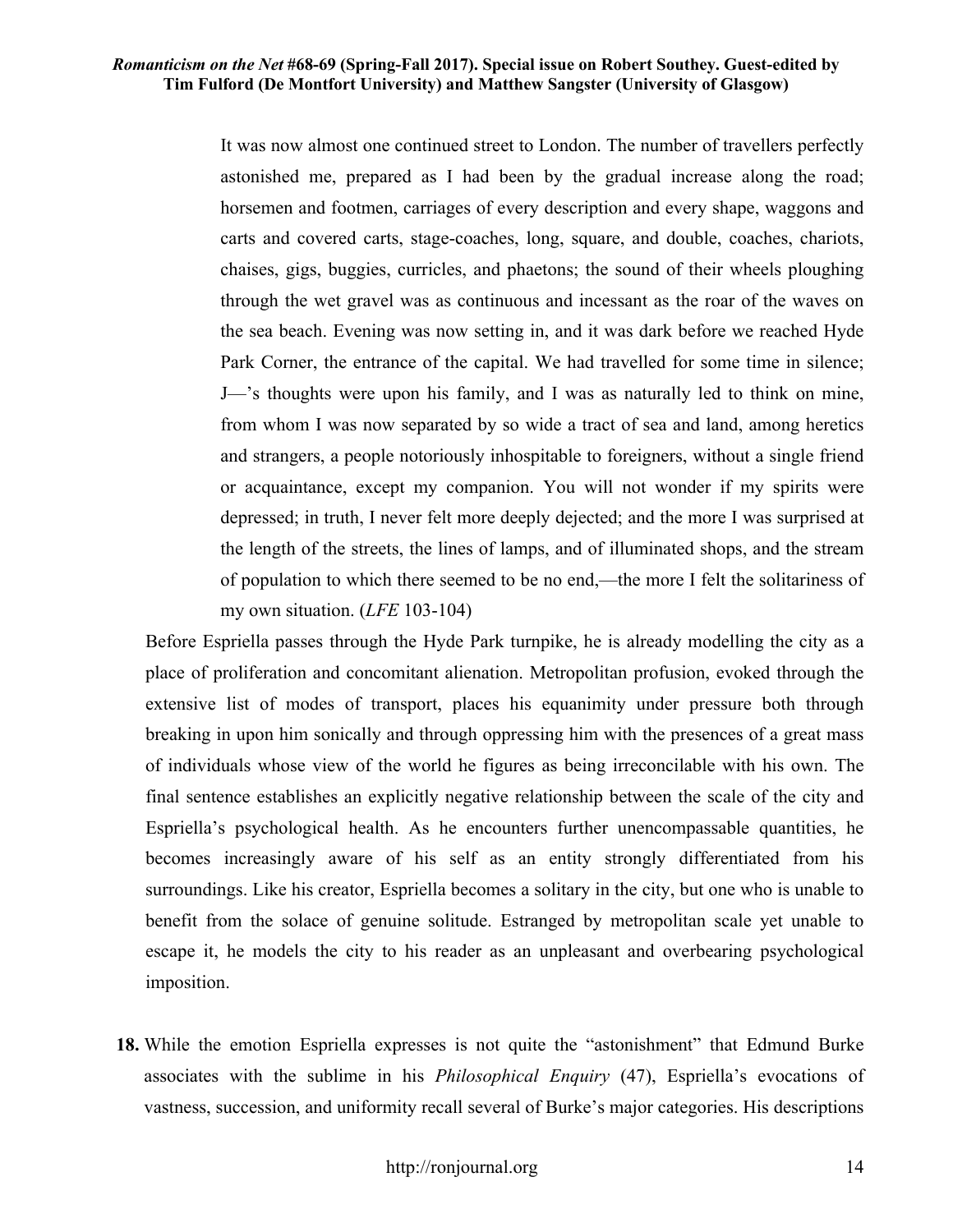of the city often have affinities with Burke's account insofar as they model sensory overload as possessing startling and disabling powers. However, Southey demonstrates that London's potential for disquieting forms of artificially-inflected sublimity contrasts poorly with the overwhelming creative emotions inspired by natural phenomena. In a later passage, Espriella strikes an explicit contrast between the splendour of weather outside the city and the ways that it manifests within London's bounds:

> I happened to sleep in the country when the first snow fell; and in the morning when I looked out of the window, every thing was white, and the snow flakes like feathers floating and falling with as endless and ever-varying motions as the dance of musquitoes in a summer evening. And this mockery of life was the only appearance of life; and indeed it seemed as if there could be nothing living in such a world. The trees were clothed like the earth, every bough, branch, and spray; except that side of the bark which had not been exposed to the wind, nothing was to be seen but what was perfectly and dazzlingly white; and the evergreens in the garden were bent beneath the load. White mountains in the distance can give no idea of this singular effect. I was equally delighted with the incrustation upon the inside of the windows. Nothing which I have ever seen equals the exquisite beauty of this frost-work. But when I returned to London the scene was widely different. There the atmosphere is so full of soot from the earth coal, that the snow is sullied as it falls; men were throwing it from the top of every house by shovels full, lest it should soak through the roof; and when it began to melt, the streets were more filthy and miserable than I could have conceived possible. (*LFE* 322-323)

In Espriella's vision of the countryside, the snow can operate as a provocation to the mind in manners that evoke the "secret ministry" of the frost in Coleridge's poetry ("Frost at Midnight" 453). However, in the city the possibility of dazzling reflection is compromised by industry and population density. What is white and pure in the countryside is stained and corrupted by the city environment. This distinction is hardly subtle, but it makes apparent Southey's sense that the experience of the city was fundamentally one of disillusionment and disappointment, with potential treasures of insight being rendered quickly down into dross.

**19.** This evocation of the soot from earth coal is not the only point at which Espriella recalls Southey's letters in expressing a disgusted sense of the city as a hotbed of pollution. Southey's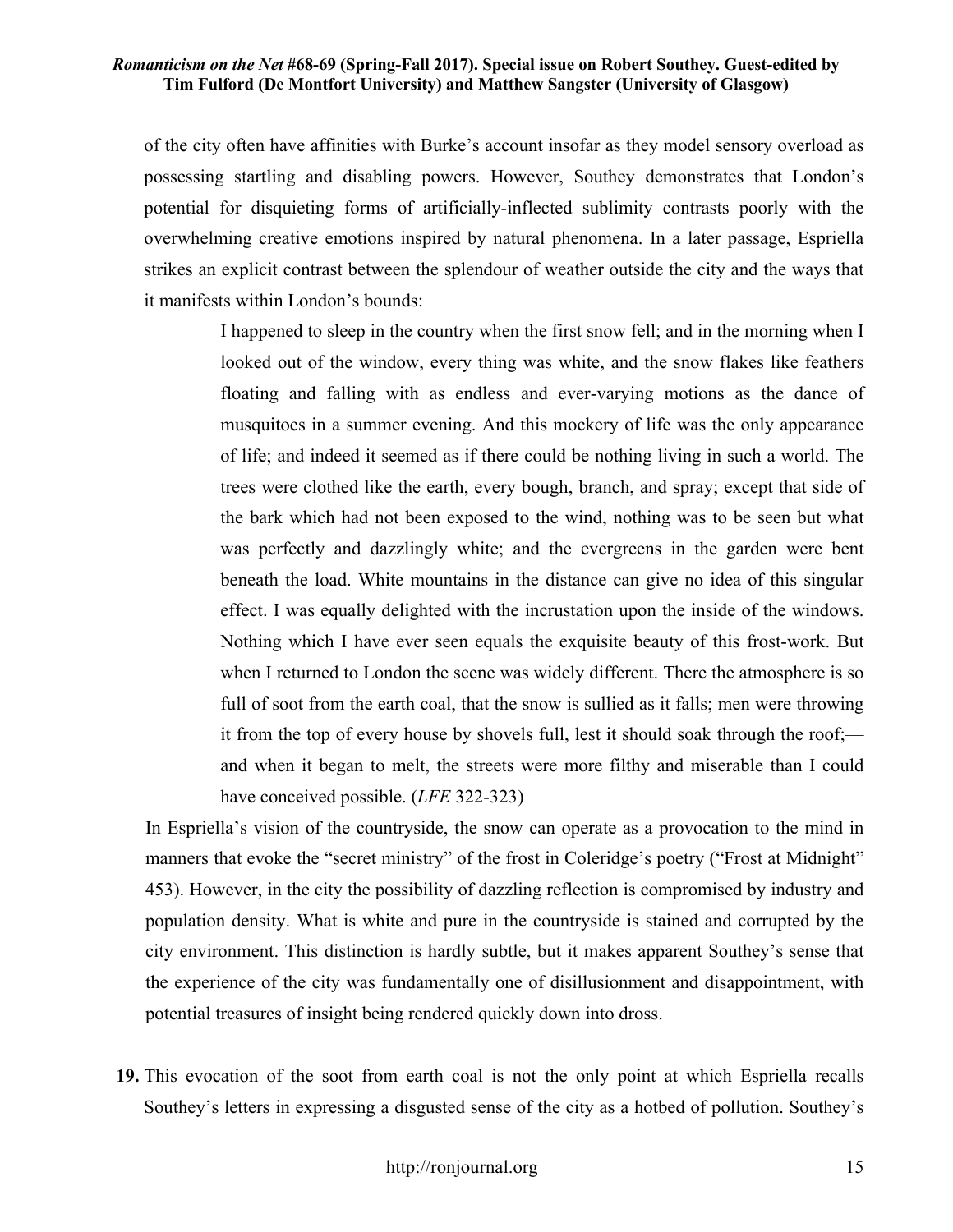epistolary sentiments are also echoed in the account of the ever-present noise that Espriella encounters while trying to sleep after his arrival:

> The clatter of the night coaches had scarcely ceased, before that of the morning carts began. The dustman with his bell, and his chaunt of dust-ho! succeeded to the watchman; then came the porter-house boy for the pewter-pots which had been sent out for supper the preceding night; the milkman next, and so on, a succession of cries, each in a different tune, so numerous, that I could no longer follow them in my inquiries. (*LFE* 104)

This sonic tapestry is another moment of disappointing semi-sublimity. While Burke associates sublime sound principally with "vast cataracts" and "raging storms," he also allows that the "shouting of multitudes has a similar effect" (67). Here, though, the multitudes do not cry out in unison; instead, the succession of noises grinds down Espriella's ability to monitor and understand while also keeping him from slumber. This degradation of Espriella's faculties maps on both to Southey's own descriptions of city sickness and to Wordsworth's assertions about metropolitan overstimulation. While certain people might flourish in London, all these accounts imply that to do so would mandate a dulling of one's sensibilities that would be a significant price to pay for those who prided themselves on their powers of observation and discernment. Such assertions are hardly unique to the Romantic period; similar arguments have been advanced recently in accounts like Nicholas Carr's *The Shallows*, which decries the attenuating effects that Carr asserts the Internet has on its users' ability to maintain attention and think deeply. For many Romantic-period writers, the city environment represented a similar kind of dangerous technological imposition on human psychology, with metropolitan systems facilitating a vast increase in the speed with which communications could be established and connections made. In Romantic critics' eyes, the city's overwhelming potential arose from thousands of small stimuli, rather than single startling experiences. The psychological effects that it had tended to be configured as deadening or depressing rather than enlightening or inspiring, rendering minds generic rather than reinforcing their particularity. Rather than shocking thoughts into new formations, as the true sublime could, Southey configured the effects of urban scale as potentially causing a death of individuality by a thousand cuts.

**20.** On a related note, *Letters from England* saw the return to print of Southey's objections to the group sensibility of the London mob. Espriella is not as straightforwardly critical as Southey is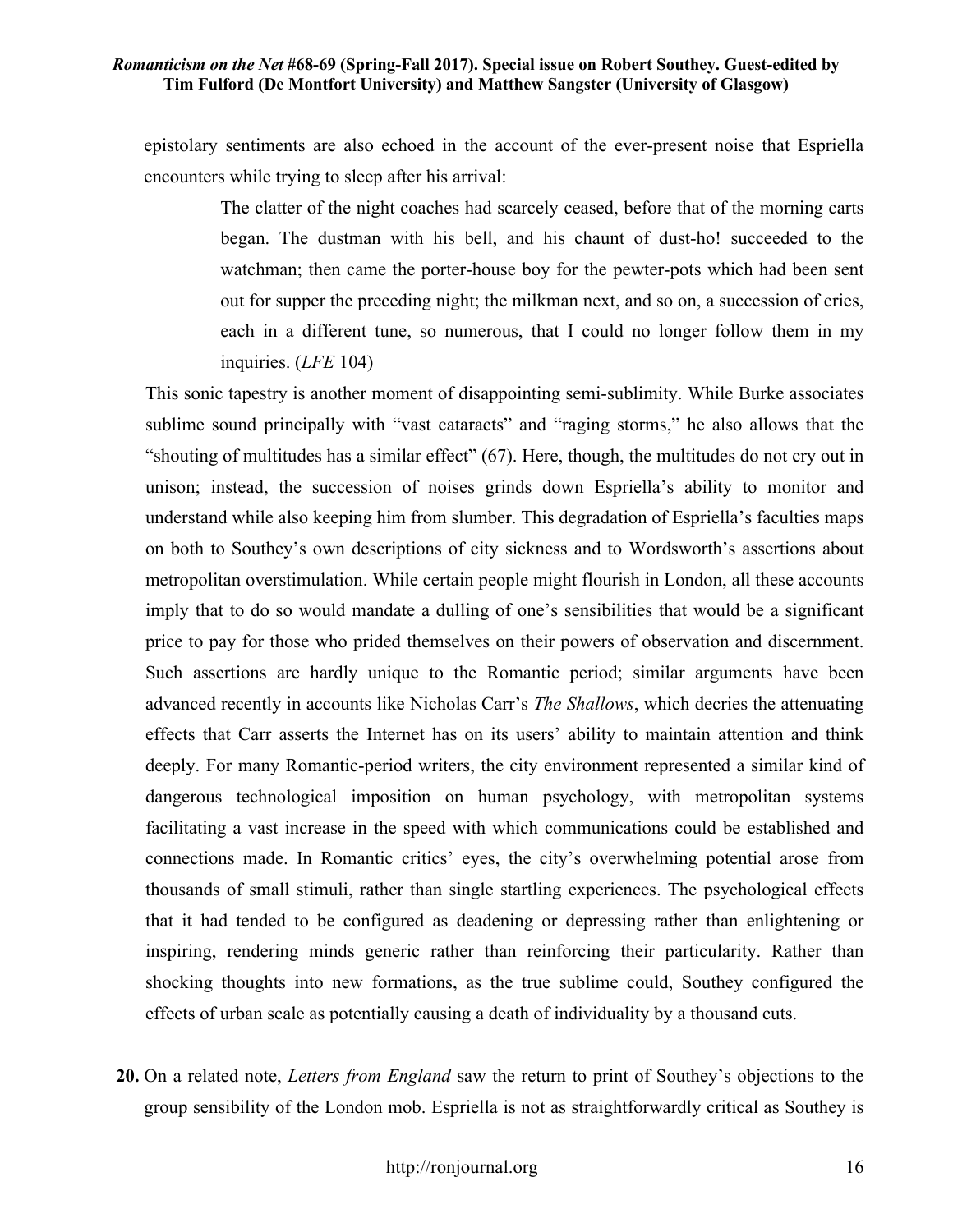in his private correspondence on this subject. Objecting to the characterisation of the mob at the execution of Governor Wall as "inhuman and disgraceful," Espriella contends that while their "revengeful joy" may have been "unchristian" it was "founded upon humanity" (*LFE* 116). However, this assertion follows on from Espriella's recording the establishment fear that the mob might have prevented Wall's execution and "pulled him to pieces," and from the crowd's sinister supporting role in a previous letter describing the celebration of the Peace of Amiens. Espriella is "disappointed" by the morning pageantry on this occasion, but believes himself to have been "amply rewarded by the illuminations at night" (*LFE* 111). However, he makes it clear that the illuminations were not without tensions:

> This token of national joy is not, as with us, regulated by law; the people, or the mob, as they are called, take the law into their own hands on these occasions, and when they choose to have an illumination, the citizens must illuminate to please them, or be content to have their windows broken; a violence which is winked at by the police, as it falls only upon persons whose politics are obnoxious. (*LFE* 111)

While the mob is initially figured relatively benevolently—although a question remains about who determines which political views qualify as obnoxious—Espriella goes on to ascribe disturbing powers of movement and perception to the urban populace. While describing his passage through an obscure side street, he remarks that "had there been a single house unlighted, a mob would have been collected in five minutes, at the first outcry" (*LFE* 111). This threat is made good when Espriella and his hosts seek to wrap up their engagement with the festivities:

> It was three in the morning before we reached home; we extinguished our lights and were retiring to bed, believing ourselves at liberty so to do. But it did not please the mob to be of the same opinion; they insisted that the house should be lit up again, and John Bull was not to be disobeyed. (*LFE* 113)

In this passage, the liberties that the mob take cancel out Espriella's own liberty to retire, overruling his sense of propriety and coercing him with the threat of violence into aligning himself with a kind of representation purporting to be popular opinion. As Carol Bolton notes, Southey drew this anecdote directly from his own experience of London in 1802; in his interleaved copy of the first edition of *Letters from England*, he recorded that "This was our own case. We had lodgings in the Strand at that time" (*LFE* 113). While Espriella dismisses this as an instance of "unreasonableness," it is followed in the *Letters* by numerous other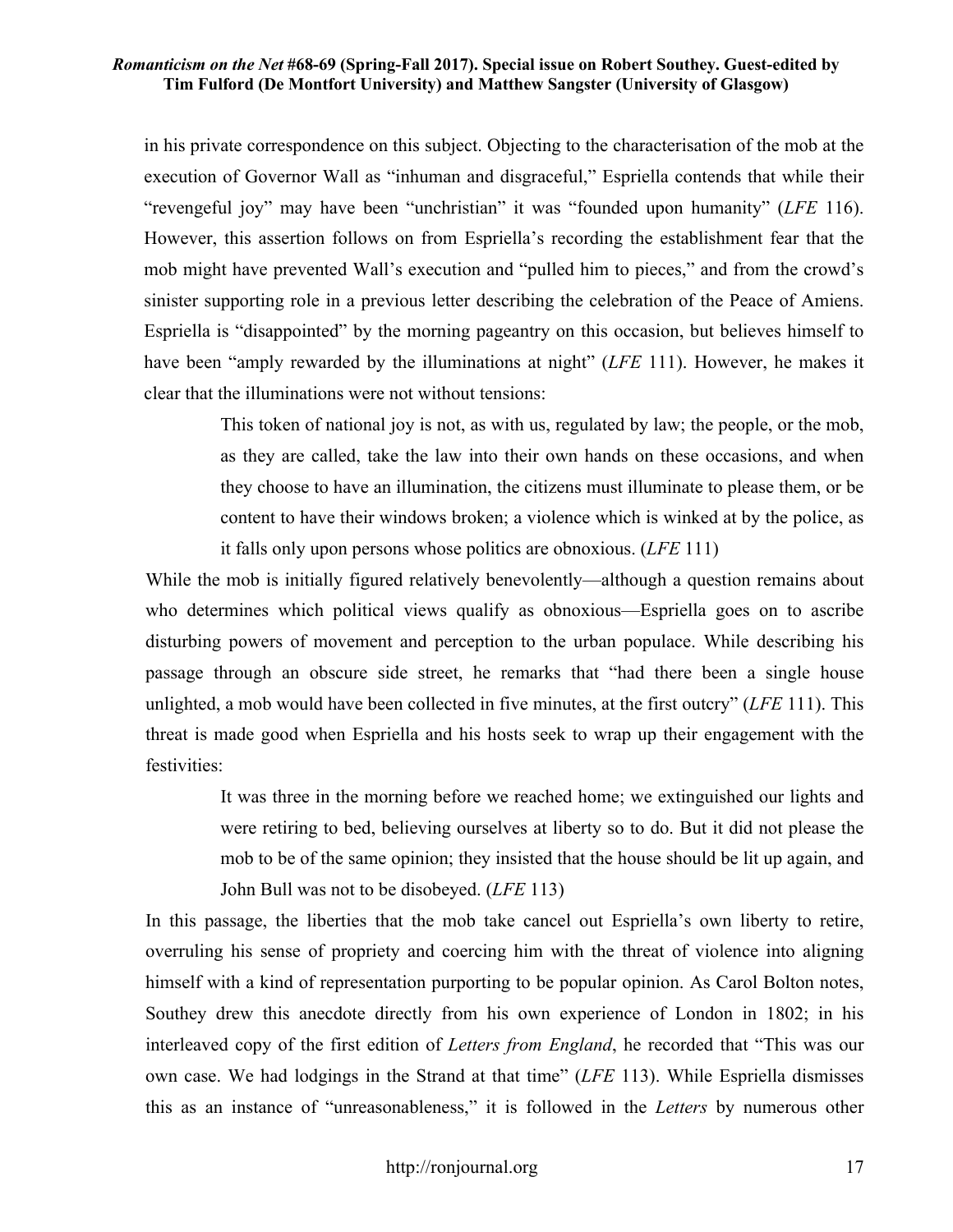references to the mob's uncertain temperament (see *LFE* 182, 267, 269, 296, and 330). Like Coleridge in *The Watchman*, Southey's Spaniard eventually contends that "It will be well for England when her cities shall decrease, and her villages multiply and grow" (*LFE* 334).

**21.** When addressing the mob in *Letters from England*, Southey certainly pulled some of his punches, constrained perhaps by his persona and his attendant need to conform to the generally laudatory tone employed in foreign authors' accounts of Britain. City dwellers in Southey's accounts are often presented as a species apart, and it is clear from his correspondence that he did not think that the widespread adoption of London's systems was in any way desirable. Writing to his brother Thomas in 1818, he presented a rather more pointed characterisation of the discriminating powers of London's populace:

> The proposed object of Parl: Reform is, as far as possible, to make all elections popular, like those of Westminster & Middlesex. The effect of this would be that the mob would then be the electors, would elect none but those who engaged to vote as they were instructed by their constituents,—& this leads to direct & immediate anarchy, ending in the destruction of the state as at Athens & Carthage. (*CLRS* 1899)

For Southey, metropolitan forms of representation were ultimately inimical to the business of good government. In his eyes, such expansions of the franchise could only lead to reductions to the lowest common denominator, with individuals' abilities to think for themselves being disastrously circumscribed by fallible general opinions. For Southey, London's popular elections were harbingers of a chaos in which judgement would be cast aside in favour of prejudice.

**22.** The concerns about the tyranny of uniform representation that Southey's letter addresses and that seep through in some of Espriella's accounts of the mob manifest more straightforwardly in the Spaniard's critique of central London's architecture:

> Yet this metropolis of fashion, this capital of the capital itself, has the most monotonous appearance imaginable.—The streets are perfectly parallel and uniformly extended brick walls, about forty feet high, with equally extended ranges of windows and doors, all precisely alike, and without any appearance of being distinct houses. You would rather suppose them to be hospitals, arsenals, or public granaries, were it not for their great extent. (*LFE* 121)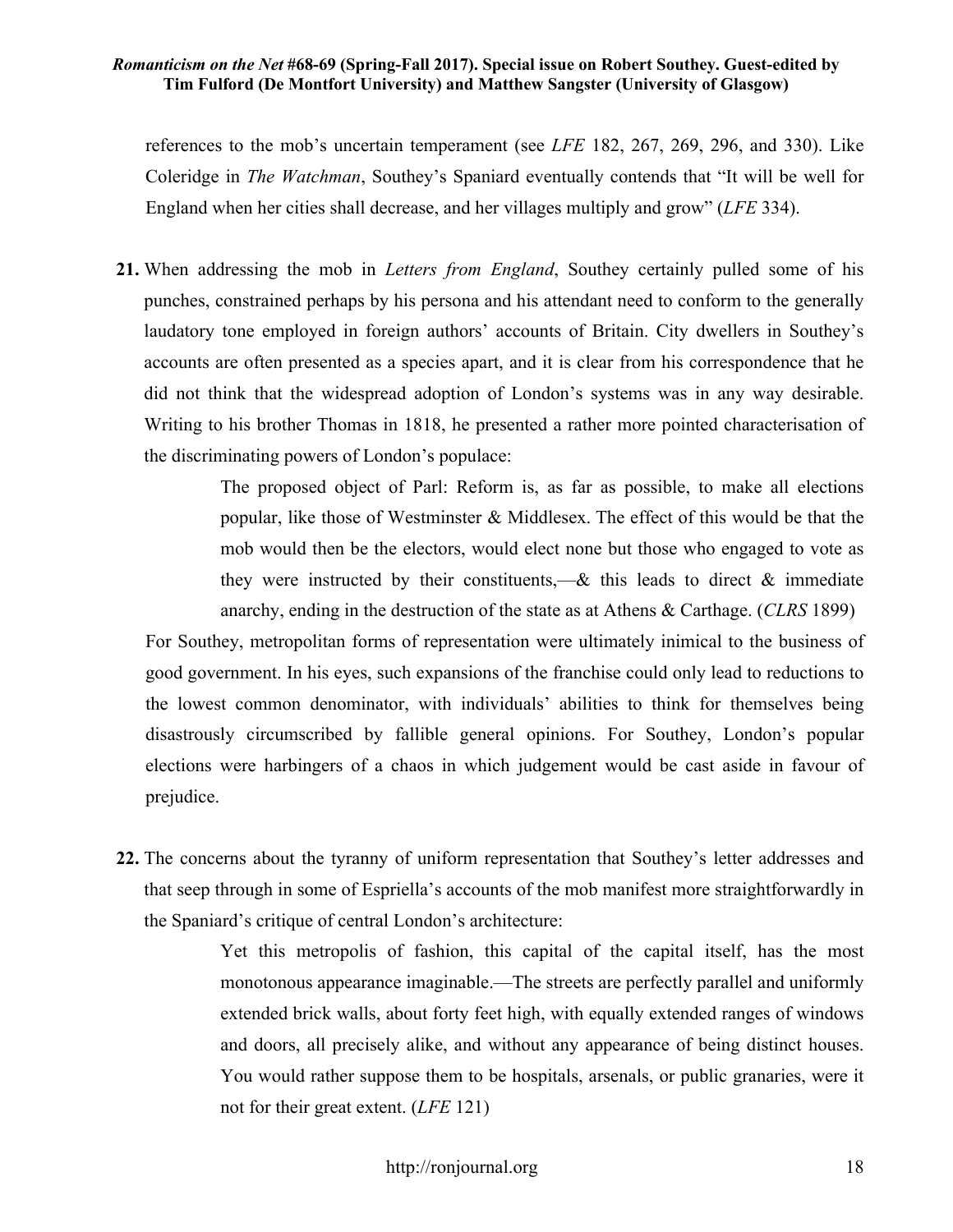For Espriella, the appearance of the city proves that the "merchants of this modern Tyre" are deficient in "the spirit of princely magnificence" (*LFE* 121). Instead, they have unwittingly created a mind-numbing spectacle of "succession and uniformity" that evokes what Burke calls the "artificial infinite" (61)—another example of the numbing or perverted version of the sublime that for Southey characterises and mars urban representations. By depicting the city as "an emporium of trade" lacking in genuine character, he makes it seem like a place of ultimately empty exchanges. London magnificence, such as it is, lies in wealth and in scale rather than in details. The city might in certain respects be efficient, but only insofar as its excesses are ultimately self-cancelling, barred from splendour by their generic nature. When Espriella eventually ascends to the top of St Paul's to survey London, the experience again presents a discouraging kind of sublimity "which completely fills the imagination to the utmost measure of its powers" (*LFE* 181). However, the Spaniard's summation of the city is also a kind of balance sheet, in which every virtue is cancelled by a vice:

> In every direction the lines of houses ran out as far as the eye could follow them, only the patches of green were more frequently interspersed towards the extremity of the prospect, as the lines diverged further from each other. It was a sight which awed me and made me melancholy. I was looking down upon the habitations of a million of human beings; upon the single spot whereon were crowded together more wealth, more splendour, more ingenuity, more worldly wisdom, and, alas! more worldly blindness, poverty, depravity, dishonesty and wretchedness, than upon any other spot in the whole habitable earth. (*LFE* 181)

This moment provides a fitting climax to Espriella's visit, and it does contain elements of grandeur. However, in makes excess the metropolis's main quality while also characterising it as a place of profound oppositions, Espriella makes it clear that for him the quantities involved in city calculations will always mitigate against the prospect of genuine improvement. Later writers, like Pierce Egan, would employ similar lines to glorify the city as place of fruitful heterogeneous mixing. However, for Southey, the seething co-existence of the great and the wretched was an implicit rebuke both to the former and to any attempt comprehensively to orient oneself within the profusion of urban space.

**23.** When Southey did occasionally write poetry about contemporary London, it was with a profoundly satirical bent. His intensely-felt disaffection found an appropriate outlet in the form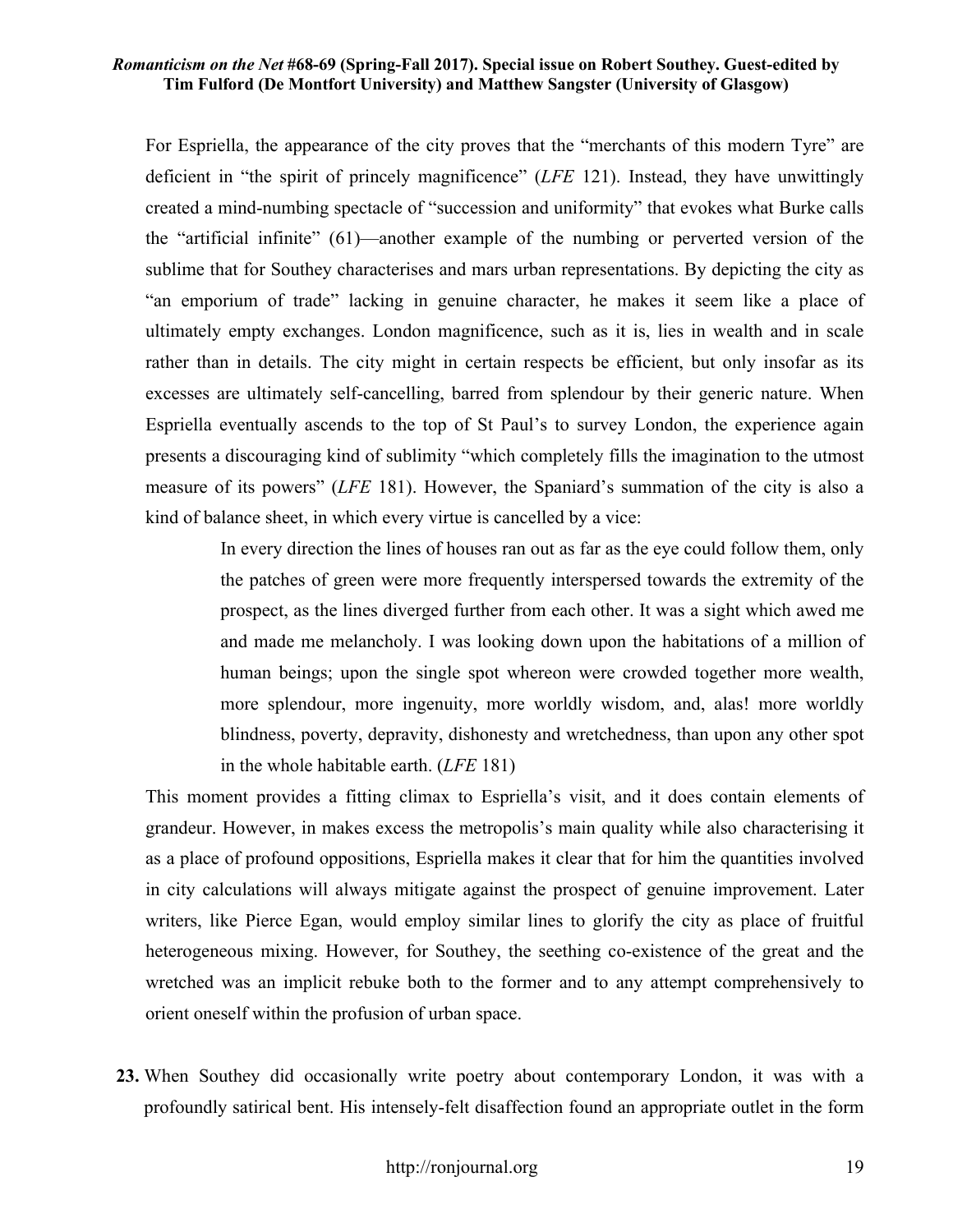of his modifications to his 1799 collaboration with Coleridge, "The Devil's Thoughts," which became "The Devil's Walk" when Southey revised the poem in 1826-7 (*EPW* V 452). In the original version, published in the *Morning Post and Gazetteer*, the Devil roams freely over the world, and while he passes the prison at Coldbath Fields, the metropolis is not really particularised (although in his notes to his own revisions, Coleridge attributes the stanza containing the Coldbath Fields reference to Southey: see Shelley, *Devil's Walk*). In Southey's far longer reconfiguration, during the course of observing his "little snug farm of the World" (*EPW* V 457), the Devil spends a considerable amount of time in the city, walking "into London leisurely" (*EPW* V 459) during the poem's thirteenth stanza and remaining there for the rest of the fifty-seven stanza poem. The Devil finds the city both to his liking and curiously inspiring, as Southey reorders stanzas from the original to locate further outrages specifically within London penitentiaries:

> As he passed through Cold-Bath Fields, he look'd At a solitary cell; And he was well pleased, for it gave him a hint For improving the prisons of Hell.

He saw a turnkey tie a thief's hands With a cordial tug and jerk; Nimbly, quoth he, a man's fingers move When his heart is in his work.

He saw the same turnkey unfettering a man With little expedition; And he chuckled to think of his dear slave-trade, And the long debates and delays that were made Concerning its abolition. (*EPW* V 459-460)

In Southey's revision, London proves to need no lessons from the Devil; in fact, many of the people he meets are more ingenious tempters than he is himself. There are a number of moments in the poem where the Devil is challenged on strategies of corruption and readily admits the virtues of his interlocutor's arguments. While these moments are generally played for laughs, there is an undercurrent that might be read as aligning the Devil with the two poets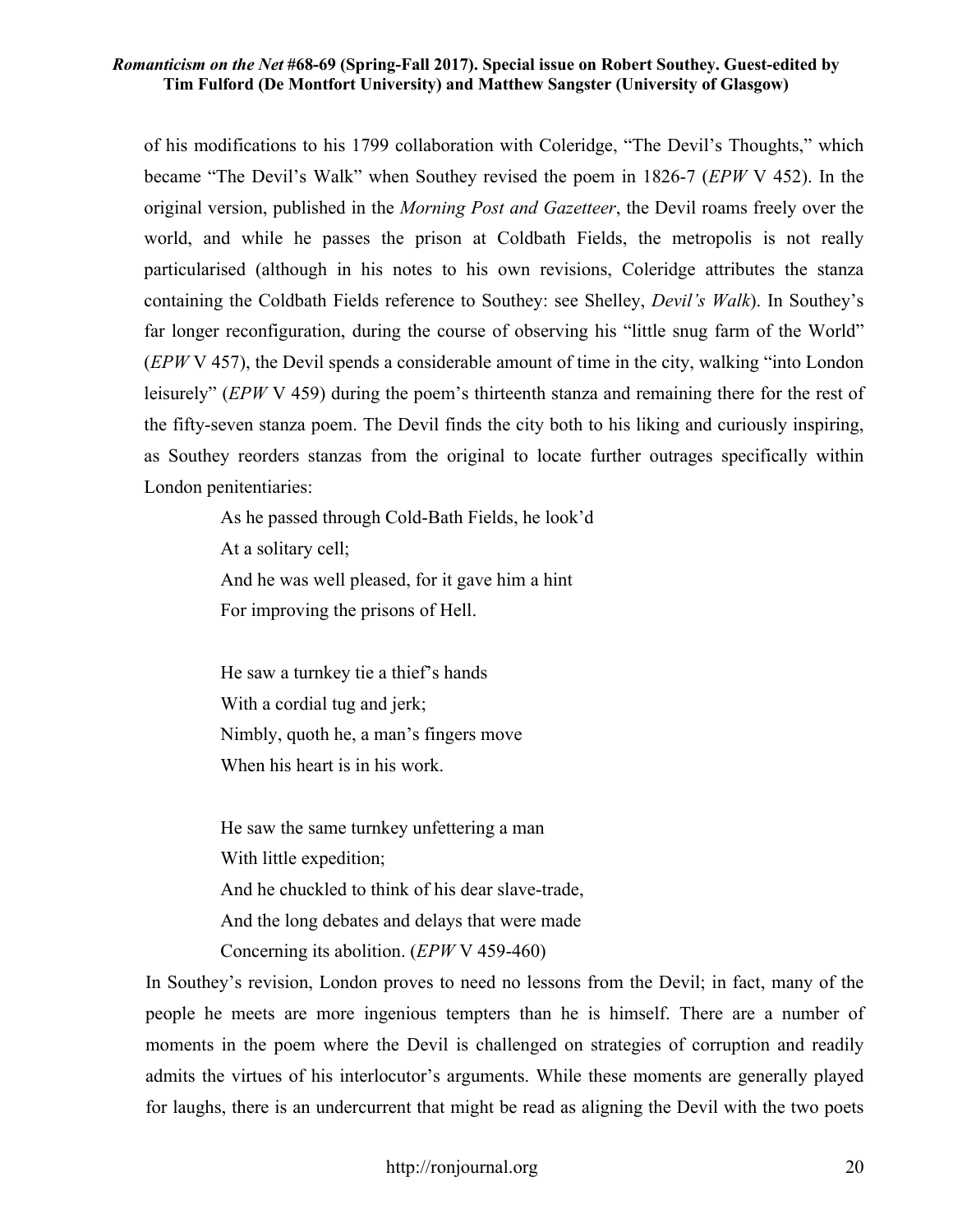who authored him insofar as he proves to be somewhat alienated by his urban surroundings. At the end of the poem, the sight of a general's "burning face" strikes him "with such consternation / That home in a hurry his way he did take, / Because he thought, by a slight mistake, / 'Twas the general conflagration" (*EPW* V 467). This is obviously a comic moment, but also one that speaks to the city's power to frighten those who visit it by exposing them suddenly to unfamiliar and overwhelming sights. The Devil, like Southey in his Linnaean breakdown of class species in his 1796 letter to Bedford, seeks to engage with the city as a privileged nondescript, but he is not able wholly to maintain his separation from it. Instead, the city challenges him to recognise his own limitations, ultimately outdoing the Devil himself as an agent of terror and malignity.

**24.** Much of Southey's later writing on London reiterated his established complaints in a similar manner. In his 1828 "Epistle from Robert Southey, Esq. to Allan Cunningham," another of the handful among his poems that deal directly with the modern city, he writes publicly about the problems of dirt and noise that he had previously noted in his private correspondence and from behind his Spanish mask:

> Needless it were to say how willingly I bade the huge metropolis farewell; Its dust and dirt and din and smoke and smut, Thames' water, paviours' ground, and London sky! Weary of hurried days and restless nights; Watchmen, whose office is to murder sleep, When sleep might else have 'weigh'd one's eyelids down;' Rattle of carriages, and roll of carts, And tramp of iron hoofs; and worse than all, (Confusion being worse confounded then With coachmen's quarrels, and with footmen's shouts) My next-door neighbours, in a street not yet Macadamized, (me miserable!) *at home*! For then had we, from midnight until morn, House-quakes, street-thunders, and door-batteries. (*LPW* I 275)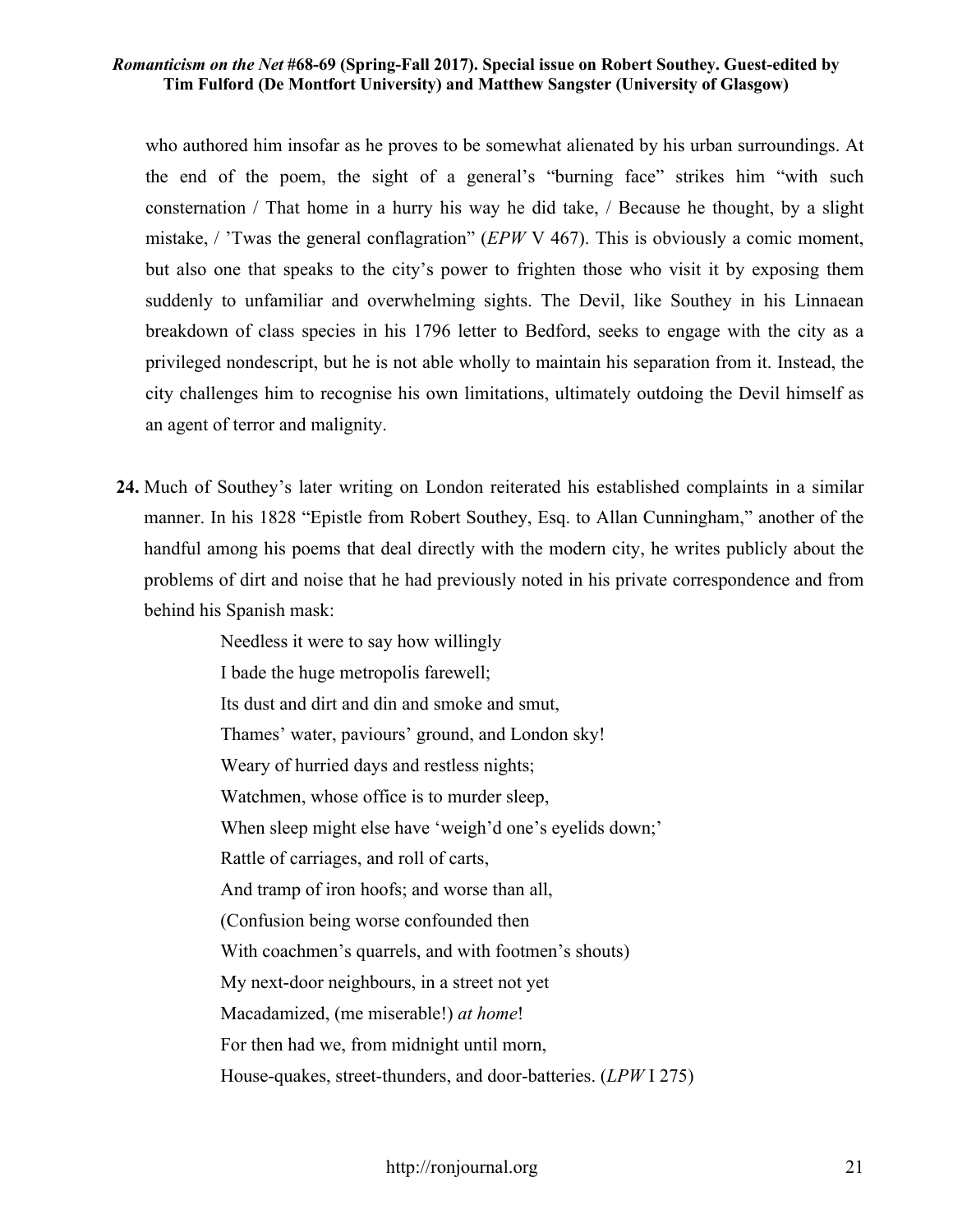Similarly, in the *Colloquies*, Thomas More rehearses ideas and imagery familiar both from Espriella's climactic description of the city as seem from St Paul's and from Southey's 1790s letters:

> London is the heart of your commercial system, but it is also the hot-bed of corruption. It is at once the centre of wealth and the sink of misery; the seat of intellect and empire: and yet a wilderness wherein they, who live like wild beasts upon their fellow-creatures, find prey and cover. … [I]gnorance and misery and vice are allowed to grow, and blossom, and seed, not on the waste alone, but in the very garden and pleasure-ground of society and civilisation. (*STM* I 61)

By this point in his career, Southey's objections to the city had been extensively rehearsed, with his later writings often returning to a few key arguments, reinflecting them only lightly. For example, in the *Colloquies*, Thomas More instructs Montesinos to ask himself "what security there is that the same blind fury which broke out in your childhood against the Roman Catholics may not be excited against the government, in one of those opportunities which accident is perpetually offering to the desperate villains whom your laws serve rather to protect than to punish!" (*STM* I 60). This reference to the Gordon Riots harks back directly to the attitudes to the mob expressed in Southey's youthful writings in *The Flagellant*, showing his continuing discomfort with what he assumed to be the psychological tendencies of large groups. While in this passage the mob has become unambiguously a threat to the government, rather than a potential tool for the operations of state oppression, it remains consistently an agent of chaos.

**25.** Despite the persistence of negative characterisations in his later published works, it is evident that as he grew older Southey came to enjoy his visits to London rather more than he had done in his youth. In his account of his father, Charles Cuthbert Southey quotes an 1830 letter to Andrew Bell as an example of "how restless a life [Southey] was compelled to lead in London" (*LCRS* VI 122), perhaps echoing complaints made by Southey within his familial circle. However, in the letter itself, Southey stresses the opportunities that being in the city had afforded him:

> I see men who are going into office, and men who are going out, and I am familiar enough with some of them to congratulate the latter, and condole with and commiserate the former. I meet with men of all persuasions and all grades of opinion,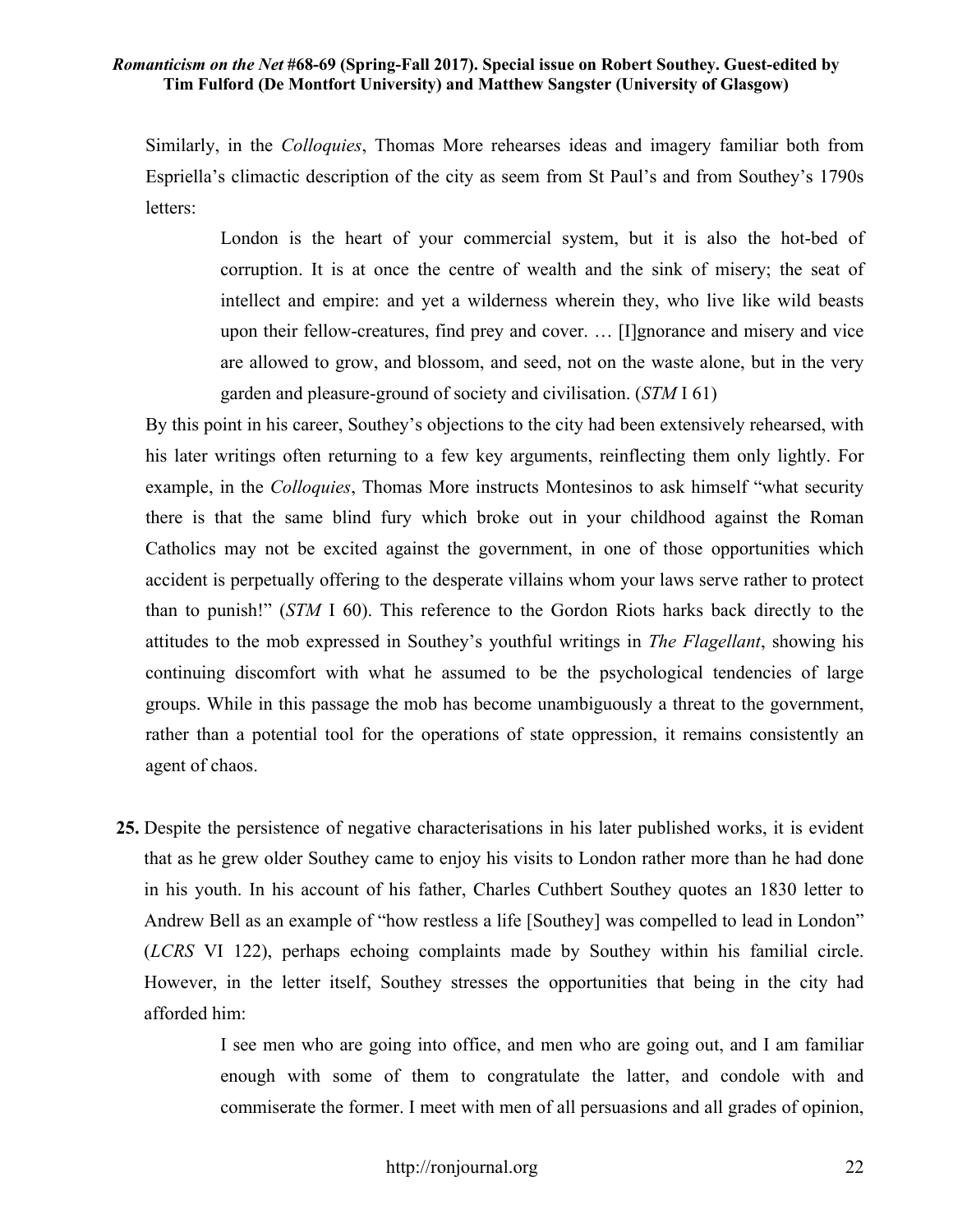and hear their hopes and their fears, and have opportunities (which I do not let slip) of seeing the mechanism of government, and observing how the machine works. (*LCRS* VI 123-124)

As a greying eminence, Southey was no longer an urban nondescript; instead, he was feted and given opportunities directly to observe the engines of authority whose machinations he had railed against in the 1790s. The circles of power evidently insulated his ego to a certain extent from the alienating effects of the city at large, allowing him to experience the metropolis as a man of consequence. Despite the poem's litany of complaints, the "Epistle to Allan Cunningham" indicates that Southey quite enjoyed the opportunities that his celebrity provided for dressing up and hobnobbing with influential figures. "Of the cup of social joy," he claims in the poem, "No man drinks freelier, nor with heartier thirst" (*LPW* I 277). He also dedicates a number of lines to the joy of watching his bust being crafted, recalling "some golden hours ... while the clay / Beneath the patient touch of Chantrey's hand / Grew to the semblance of my lineaments" (*LPW* I 277).

**26.** Nevertheless, despite the consolations of drinking and vanity, Southey remained unwavering in characterising London as the "loathed metropolis" (*LPW* I 277). For him, the mixed character and overwhelming human scale of the city would always end up mitigating against genuine distinction by threatening to overwhelm the ability of individuals to represent themselves as feeling beings. It is telling that in his final major work—his sprawling novel-cum-miscellany *The Doctor, &c.*—Southey was careful to locate his protagonist well away from London and to assert that his story of a good, kind, and idiosyncratic man could not reasonably have been set on Harley Street. Had Daniel Dove been a city physician, in Southey's opinion, "the course of such a life would have left him no leisure for himself; and metropolitan society, in rubbing off the singularities of his character, would just in the same degree have taken from its strength" (138). Almost seventy years later, Georg Simmel would write in *The Metropolis and Mental Life* that "The deepest problems of modern life flow from the attempt of the individual to maintain the independence and individuality of his existence against the sovereign powers of society, against the weight of the historical heritage and the external culture and technique of life" (11). While Southey might not have put it in quite these terms, his objections to the city rested on similar grounds. London for Southey manifested a milieu wider than he was comfortable with, a milieu containing elements that challenged the manners in which he wished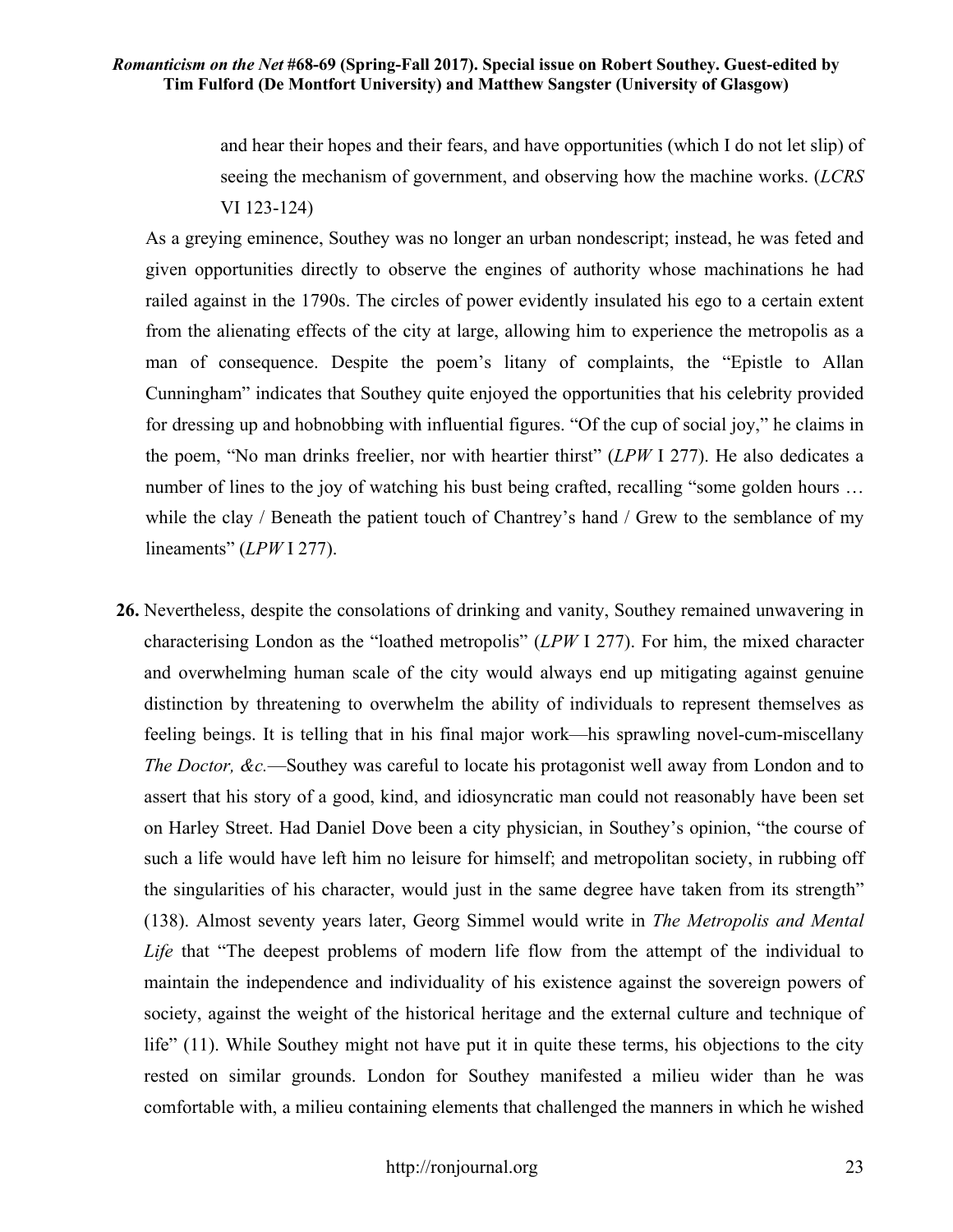to frame and justify his own subjectivity. In reacting against London over the course of his life, he framed a gamut of different political objections while also carving out a space for literary individualism that was defiantly anti-urban. Other writers would later come to terms with the vast nineteenth-century city as a literary subject, but Southey's reactions against it aligned him with and helped to feed a notion of genius as vesting in sensitivity, delimitation, and alienation: key terms in the formulation of the discourse of Romanticism in the second quarter of the nineteenth century. Southey's city experiences can also be seen as influencing his later conservatism. The vision of London as a destroyer of intellectual autonomy that he developed along with Wordsworth and Coleridge led all three men to valorise smaller communities beyond its bounds and to seek for means of regulating and constraining potentially debasing metropolitan energies. While the older Romantic generation is generally seen as having moved from being rebels to being reactionaries, their early attitudes to the metropolis indicate that their support for the populace at large had always been qualified.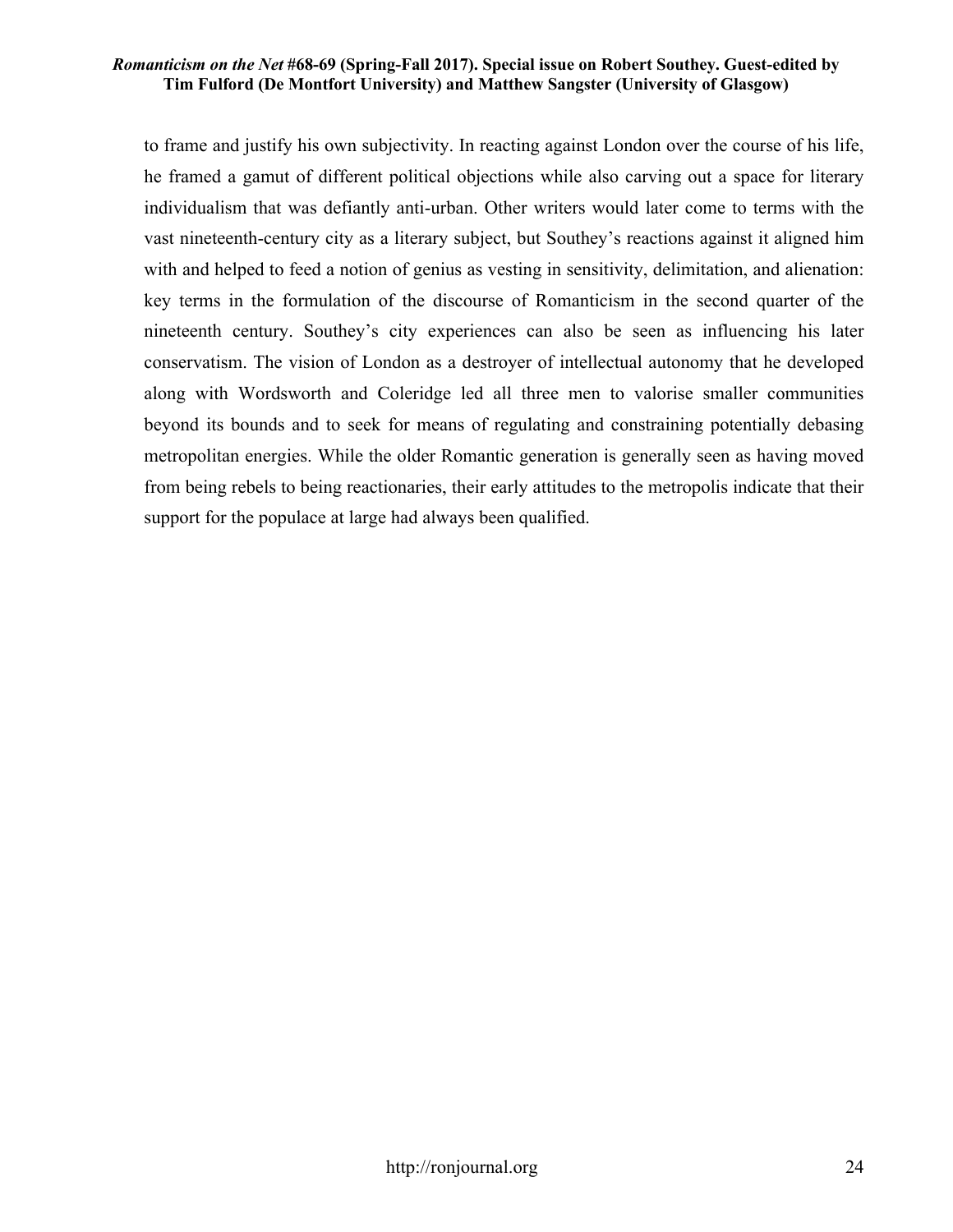# **Works Cited**

- Archenholz, Johann Wilhelm von. *A Picture of England: containing a description of the laws, customs, and manners of England*. 2 vols., London: Edward Jeffery, 1789.
- Blake, William. "London." *Blake's Poetry and Designs*, edited by Mary Lynn Johnson and John E. Grant, 2nd edition, New York: W.W. Norton, 2007, p. 41.
- Burke, Edmund. *A Philosophical Enquiry into the Origin of Our Ideas of the Sublime and Beautiful.*  Edited by Paul Guyer, Oxford: Oxford University Press, 2015.
- Carr, Nicholas. *The Shallows: How the Internet is Changing the Way we Think, Read and Remember.*  London: Atlantic Books, 2010.
- Coleridge, Samuel Taylor. "Frost at Midnight." *The Collected Works of Samuel Taylor Coleridge: Poetical Works: Poems (Reading Text)*, edited by J. C. C. Mays, Princeton: Princeton University Press, 2001, pp. 453-456.
- ---. *The Watchman*. 11 April 1796. *The Collected Works of Samuel Taylor Coleridge: The Watchman*, edited by Lewis Patton, London and Princeton: Routledge & Kegan Paul and Princeton University Press, 1970, pp. 199-234.
- Duncan, Ian. *Scott's Shadow: The Novel in Romantic Edinburgh*. Princeton: Princeton University Press, 2007.
- Egan, Pierce, et al. *Life in London; or, the Day and Night Scenes of Jerry Hawthorn, Esq. and his Elegant Friend Corinthian Tom, Accompanied by Bob Logic, the Oxonian, in their Rambles and Sprees through the Metropolis*. London: Sherwood, Neely, and Jones, 1821.
- Elia [Charles Lamb]. "Jews, Quakers, Scotchmen, and Other Imperfect Sympathies." *London Magazine*, vol. 4, issue 20, August 1821, pp. 152-156.
- Fairclough, Mary. *The Romantic Crowd: Sympathy, Controversy and Print Culture.* Cambridge: Cambridge University Press, 2013.
- Fairer, David. "Southey's Literary History." *Robert Southey and the Contexts of English Romanticism*, edited by Lynda Pratt, Aldershot: Ashgate, 2006, pp. 1-17.
- Goede, Christian August Gottlieb. *The Stranger in England; or, Travels in Great Britain; containing remarks on the politics, laws, etc. of that country.* 3 vols., London: J. G. Barnard, 1807.
- Havens, R. D. "Southey's *Specimens of the Later English Poets.*" *PMLA*, vol. 60, no. 4, December 1945, pp. 1066-1079.
- McCann, Andrew. *Cultural Politics in the 1790s: Literature, Radicalism and the Public Sphere.*  London: Macmillan, 1999.